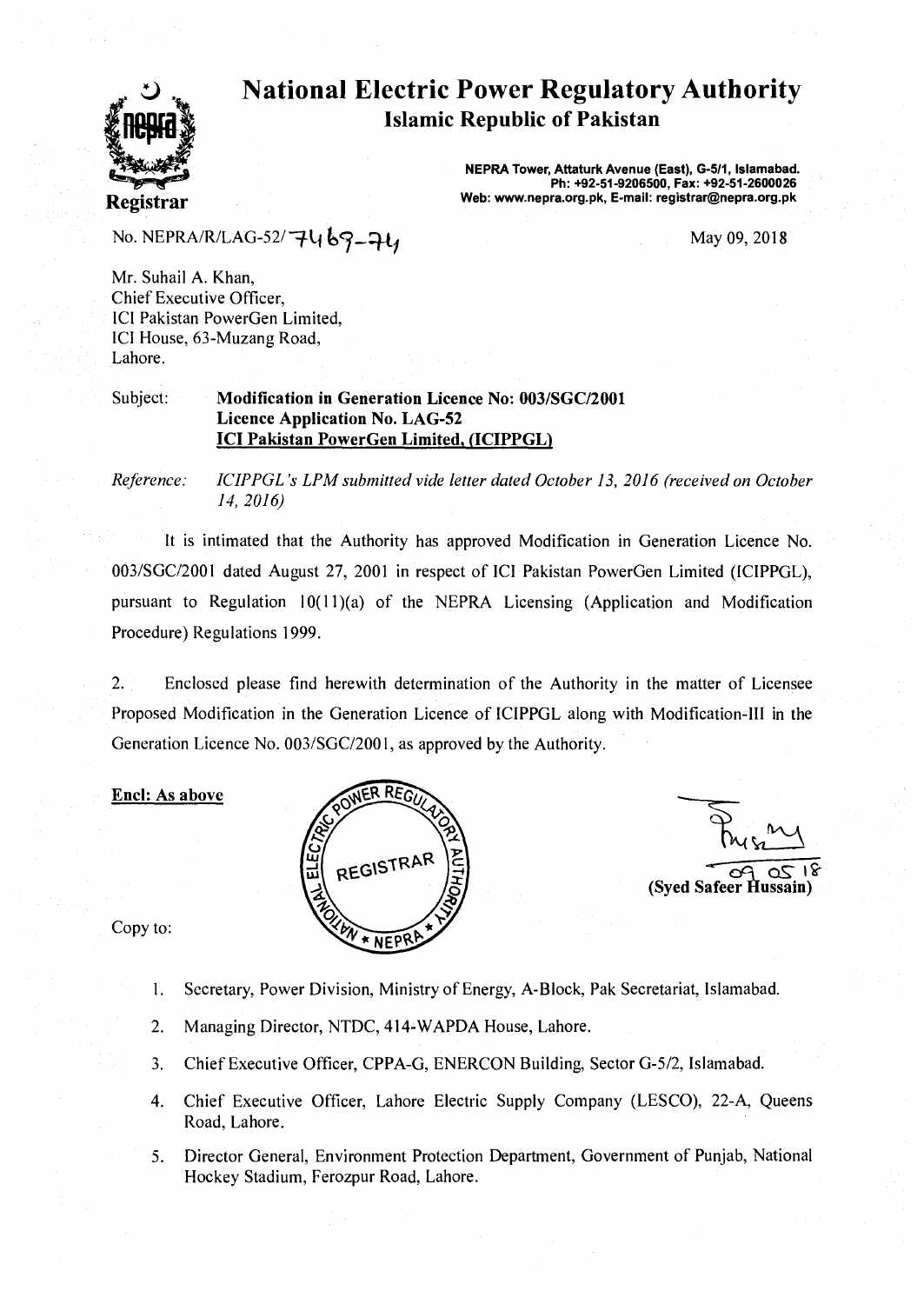## **National Electric Power Regulatory Authority**  (**NEPRA**)

## **Determination of Authority in the Matter of Licensee Proposed Modification of ICI Pakistan PowerGen Limited in Respect of its Generation Licence**

### **May 09, 2018 Case No. LAG-52**

REGISTRAR

### **(A). Background**

 $\sqrt$ 

 $\overline{u}$ 

**(i). The Authority under Section-15 of the Regulation of Generation, Transmission and Distribution of Electric Power Act, 1997 (hereinafter referred to as "the NEPRA Act") granted a generation licence (No.003/SGC/2001 dated August 27, 2001 to a Small Power Producer (SPP) in the name of ICI Pakistan PowerGen Limited (ICIPPGL). The generation licence was granted to ICIPPGL for its 14.0 MW diesel engine based thermal generation facility located at 30- KM, Lahore Sheikhupura Road, District Sheikhupura, in the Province of Punjab.** 

**(ii). Thereafter, the generation licence of ICIPPGL was modified on August 15, 2008 and September 14, 2015 respectively. Through modification-I dated August 15, 2008 the installed capacity was enhanced to 25.34 MW by addition of 2x5.67 MW gas turbines. Whereas through modification-II dated September 14, 2015, 2x5.67 MW gas turbines were disposed off due to scarcity of natural gas thereby reducing the installed capacity to 14.000 MW.** 

**(iii). Further, at the time of grant of generation licence the Authority had also allowed ICIPPGL to supply power (to the tune of 7MW) to a Bulk Power Consumer (BPC) in the name of ICI Pakistan Limited (ICIPL), under a Second Tier Supply Authorization (STSA). Later on, through modification-II Nestle Pakistan Limited (NPL) was also added as a BPC of ICIPPGL. In this regard, it**  is relevant to mention that the generation licence was granted to ICIPPGL for SNER REGU **term of fifteen (15) years which expired on August 26, 2016.**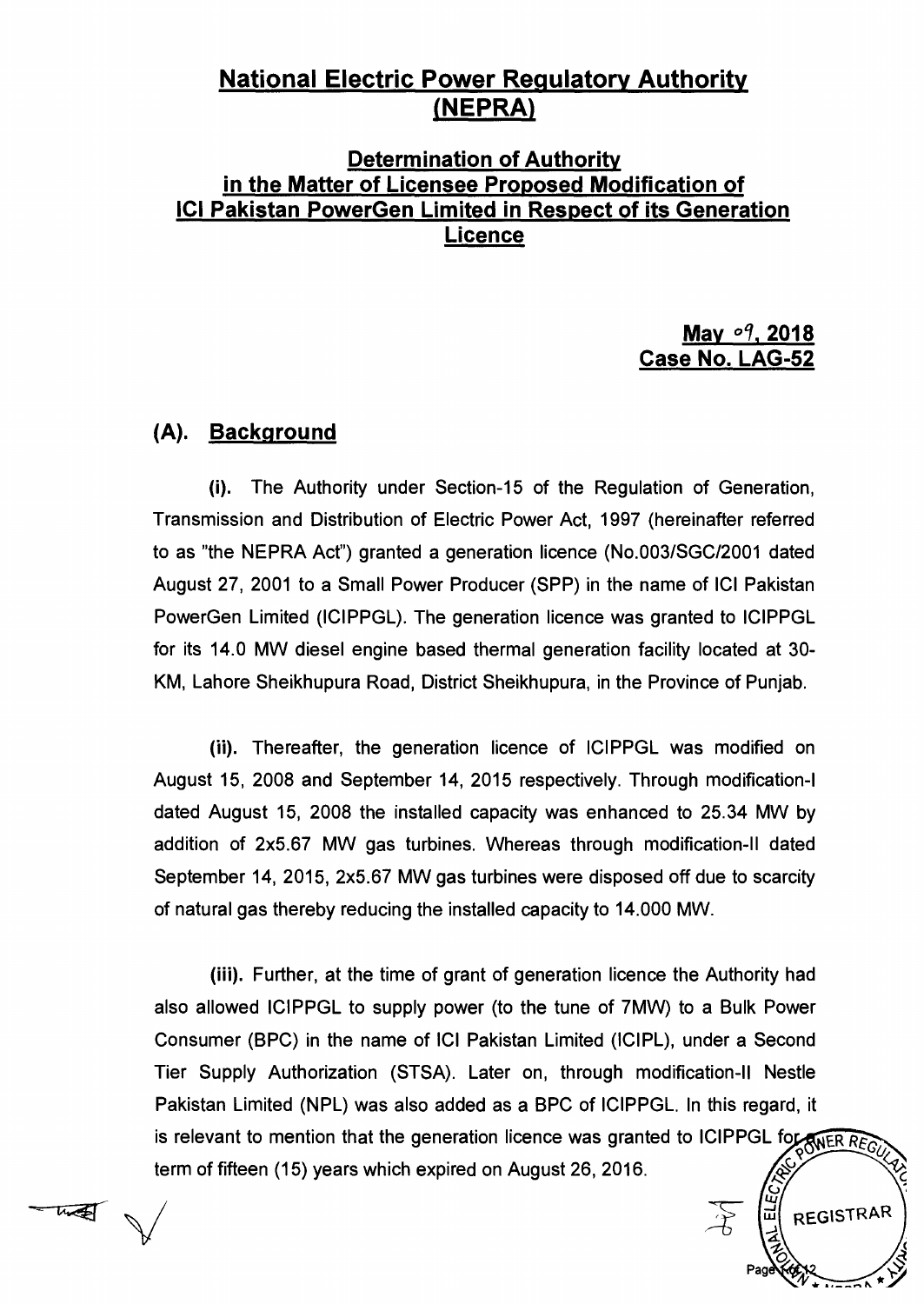## **(B). Communication of Modification**

**(i). Accordingly, under Regulation-10(2) of the NEPRA Licensing (Application & Modification Procedure) Regulations, 1999 ("the Licensing Regulations"), ICIPPGL communicated a Licensee Proposed Modification (LPM) in its above mentioned Generation Licence on October 14, 2016. In the "text of the proposed modification", ICIPPGL submitted that it intends to extend the term of its generation licence upto 2030 and to add a BPC in the name of Ghani Value Glass Limited (GVGL) for supplying 3.0 MW power to it.** 

**(ii). Regarding the "statement of the reasons in support of the modification", ICIPPGL stated that the diesel engines were commissioned in the year 1993 and have been meticulously maintained and overhauled at regular intervals, as specified by Original Equipment Manufacturer (OEM). Further, the maintenance and operations team is highly skilled and conforms to the highest engineering standards. The engines and associated auxiliaries are fully capable of operating at optimum load. With such high standards of maintenance and operations, these engines are expected to operate optimally till 2030 without any major modification. Further, GVGL has shown intention for signing an agreement with ICIPPGL for purchase of 3.0 MW power.** 

**(iii). Regarding the "statement of the impact on the tariff, quality of service and the performance by the licensee of its obligation under the licence", ICIPPGL stated that there is no impact on the tariff, quality of service and the performance by the licensee of its obligations under the licence.** 

### **(C). Processing of the LPM**

**(i). After completion of all the required information as stipulated under the Regulation-10(2) and 10(3) of the Licensing Regulations by ICIPPGL, the Registrar under the Regulation-10(4) of the Licensing Regulations published the communicated LPM in one English and one Urdu daily newspaper on October 26, 2016, to inform the general public and other stakeholders about the LPM.**  Further, the Registrar invited the said stakeholders to submit their views/comments on the LPM **views/comments on the LPM.** 

REGISTRAR

**Page 2 of 12** 

tule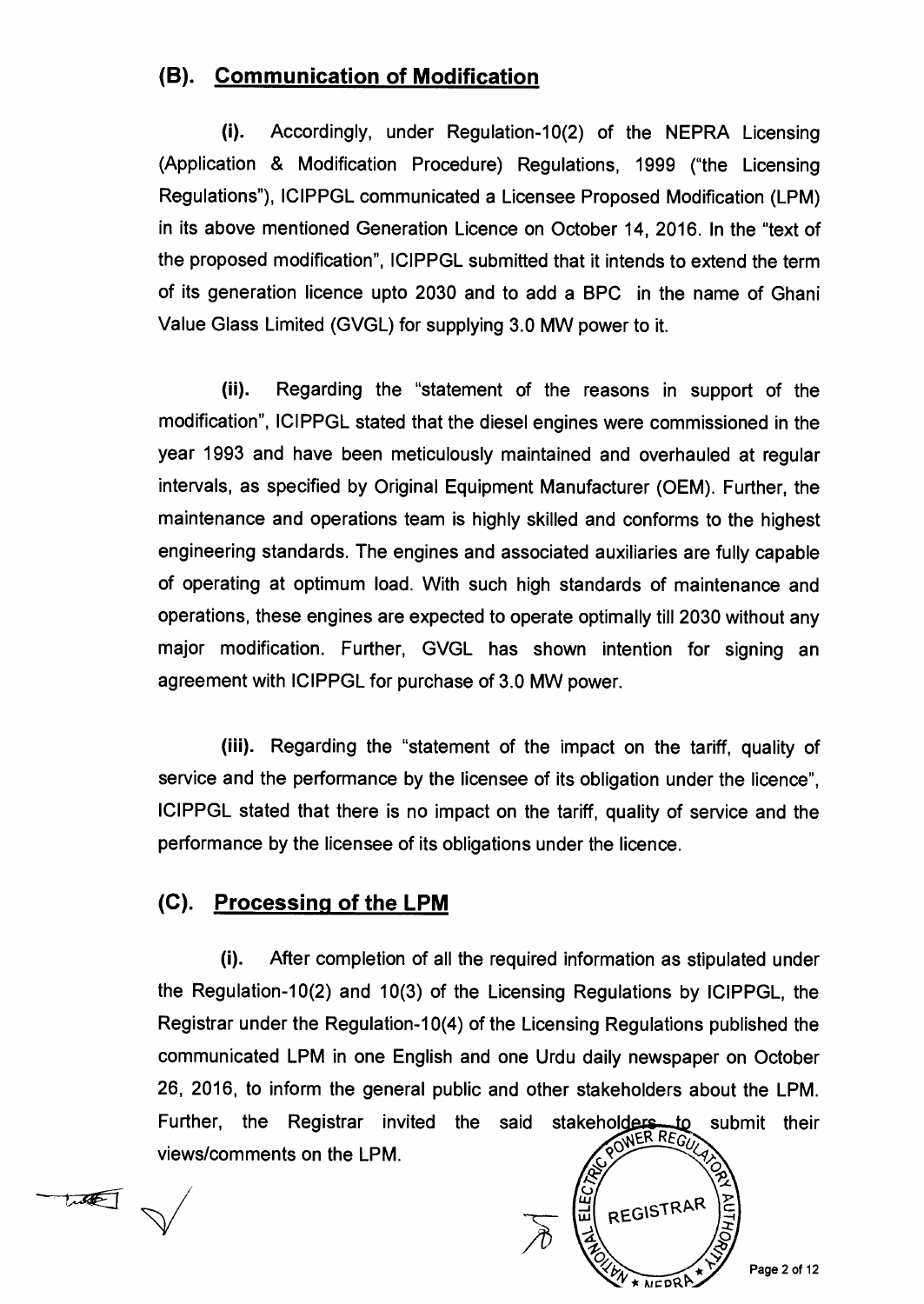**(ii). Apart from the above, separate letters were also sent on October 27, 2016 to government ministries/their attached departments and other representative organizations. Through the said letters, the stakeholders were informed about the communicated LPM and publication of its notice in the press. Further, the said stakeholders were invited to submit their views and comments for the assistance of the Authority in the matter.** 

### **(D). Comments of Stakeholders**

**(i). In reply to above, the Authority received comments from four (04) stakeholders which included Board of Investment (Bol), Ministry of Petroleum and Natural Resources (MoP&NR), Sui Northern Gas Pipelines Limited (SNGPL) and Ministry of Water & Power (MoW&P). The salient points of the comments offered by the said stakeholder are summarized in the following paragraphs: -** 

- **(a). Bol submitted that it has no specific comment on the LPM. However, being an investment facilitating and promoting government agency, Bol understands that that affordable and smooth supply of energy is the backbone for industrial growth as well as attracting Foreign Direct Investment (FDI) in the country;**
- **(b). MoP&NR submitted that since engines of ICIPPGL are operated on HFO and apparently no gas is required for utilization in this project, therefore this ministry has no objection/comments for proposed modification in generation licence of ICIPPGL subject to the condition that no gas would be demanded at any later stage;**



**SNGPL in its comments informed that NOC has not been issued to ICIPPGL for selling of surplus power to DISCOs. We understand that the generation licence of ICIPPGL granted by NEPRA pertains to power generation through furnace oil based engines. In such case, we have no objection to the modification in the generation licence based**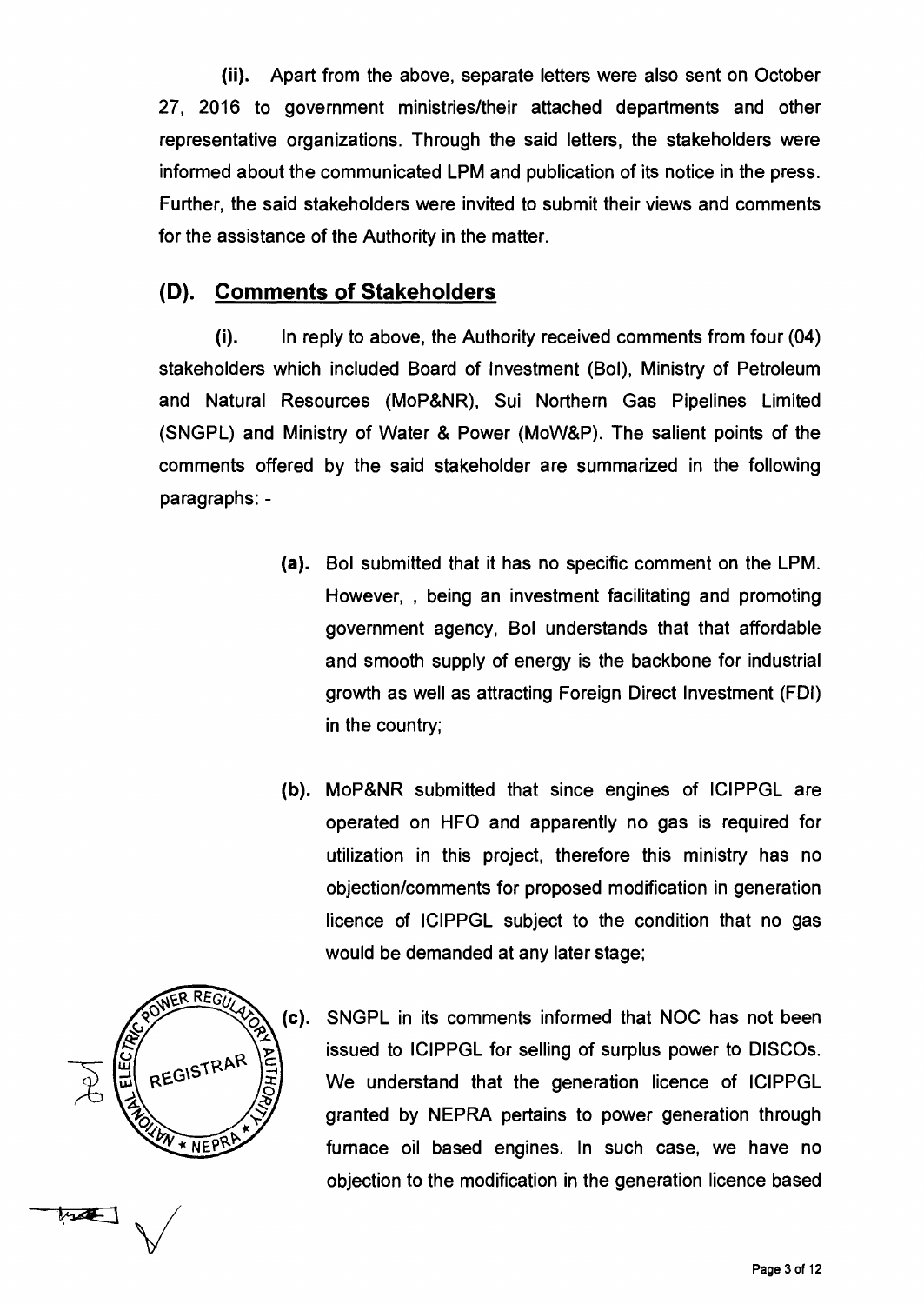**(d). MoW&P submitted that NEPRA may process the LPM as per the provisions of the NEPRA Act and GoP Policy guidelines, while ensuring relevant standards. Further, environmental protection must be ensured.** 

**(ii). The Authority examined the above comments of stakeholders and found the same in favor of the communicated LPM. Accordingly, the Authority considered it appropriate to proceed further with the communicated LPM as stipulated in the Licensing Regulations and the NEPRA Licensing (Generation) Rules, 2000, (the "Generation Rules").** 

### **(E). Chanqes/addendums in the communicated LPM**

**(i). During processing of the communicated LPM, ICIPPGL through its letter dated December 28, 2016 informed that the agreement for supply of power with one of its existing BPC (i.e. NPL) did not materialize and requested to exclude NPL from the list of its BPCs. The Authority considered the request of ICIPPGL in its regulatory meeting held on January 31, 2017 and decided to publish an addendum the notice of LPM to the extent of new request of ICIPPGL.** 

**(ii). Accordingly, the addendum to the notice of LPM was published in one English (Business Recorder) and one Urdu (Jang) daily newspapers on February 11, 2017, for information and seeking comments from the general public and other stakeholders. Further, separate letters were also sent on March , 2017 to government ministries/their attached departments and various epresentative organizations.** 

REGISTRAR **ANTHOR (iii). In response to the said, the Authority received comments from ESCO wherein LESCO objected the proposed supply to of power to GVGL by** \* NEPRA **ICIPPGL as GVGL is existing consumer of LESCO. On the observations of LESCO, ICIPPGL through its letter dated November 22, 2017 informed that due to the concerns raised by LESCO and intention of ICIPPGL's Board of setting up** 

 $\overline{\mathcal{A}}$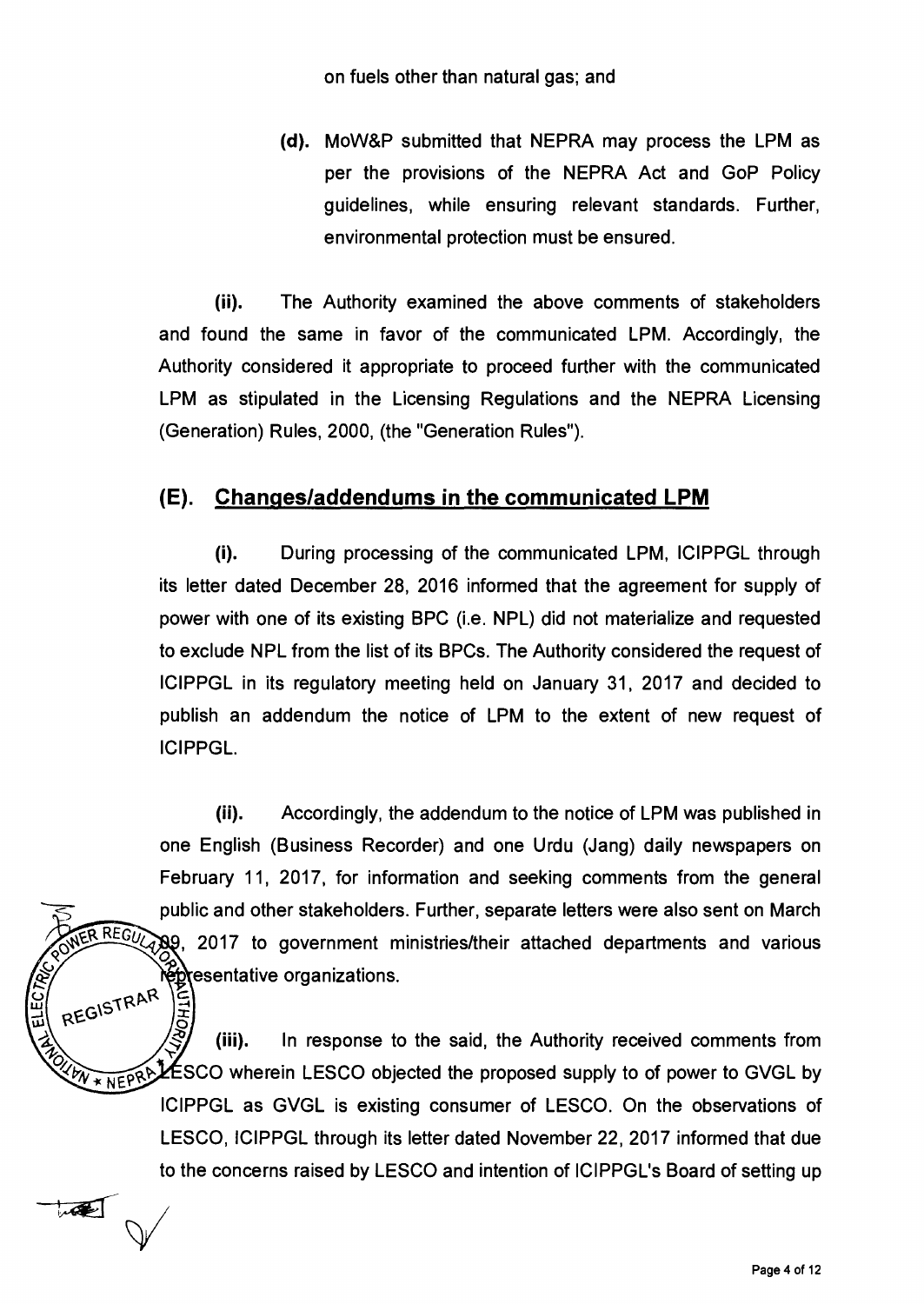**infant milk manufacturing facility, the management has decided not to proceed with the sale of power to GVGL. In view of the said, ICIPPGL again made changes in the LPM stating that instead of supplying power to GVGL, it plans to supply power to its sister concern in the name of Nutrico Morinaga (Pvt.) Limited (NMPL), to be located adjacent to ICIPPGL.** 

**(iv). The Authority considered the matter in its regulatory meeting held on December 13, 2017 and decided to publish another addendum to the notice of LPM, to the extent of new request/information submitted by ICIPPGL. Accordingly, the addendum was published in the daily newspapers on December 16, 2017. Apart from the above addendum, separate letters were also sent on December 26, 2017 to government ministries/their attached departments and other stakeholders as per approved list.** 

**(v). In response to the above, the Authority received comments from SNGPL and LESCO. In its comments SNGPL reiterated its earlier submission as mentioned in D(i)(c) above. Whereas, LESCO submitted that the proposed BPC (i.e. NMPL) is its BPC in the name of Kumail Hussain (Contractor) under reference no. 24-11641-0000404, having sanctioned load of 180 KW under B2 tariff. LESCO further submitted that, under Section-22 of the NEPRA Act, after lapse of 15 years of its enactment (i.e. after December 2012), neither ICIPPGL can lawfully sell power to a BPC of LESCO nor the Authority is empowered to allow any generation company to sell power to a BPC in the service territory of a DISCO.** 

**NER REGIT** REGISTRAR \* NEPRA **(vi). The Authority examined the above comment and view of the observations of LESCO and SNGPL decided to seek perspective on the same. Regarding observations of LESCO, ICIPPGL clarified that the new proposed BPC (i.e. NMPL) is its associate concern and is in construction phase at 30-KM Lahore Sheikhupura Road and has never been a consumer of LESCO nor it has Examplied for any electricity connection with LESCO. The BPC in the name of** Kürhail Hussain (Contractor) as indicated in the letter of LESCO has no relation **NMPL and located other side of the Sheikhupura road opposite to both PGL and NMPL. ICIPPGL further submitted that NMPL is located adjacent o it and the supply arrangement will not involve any crossover of LESCO's** 

ជ E

 $\sqrt{1-\frac{1}{2}}$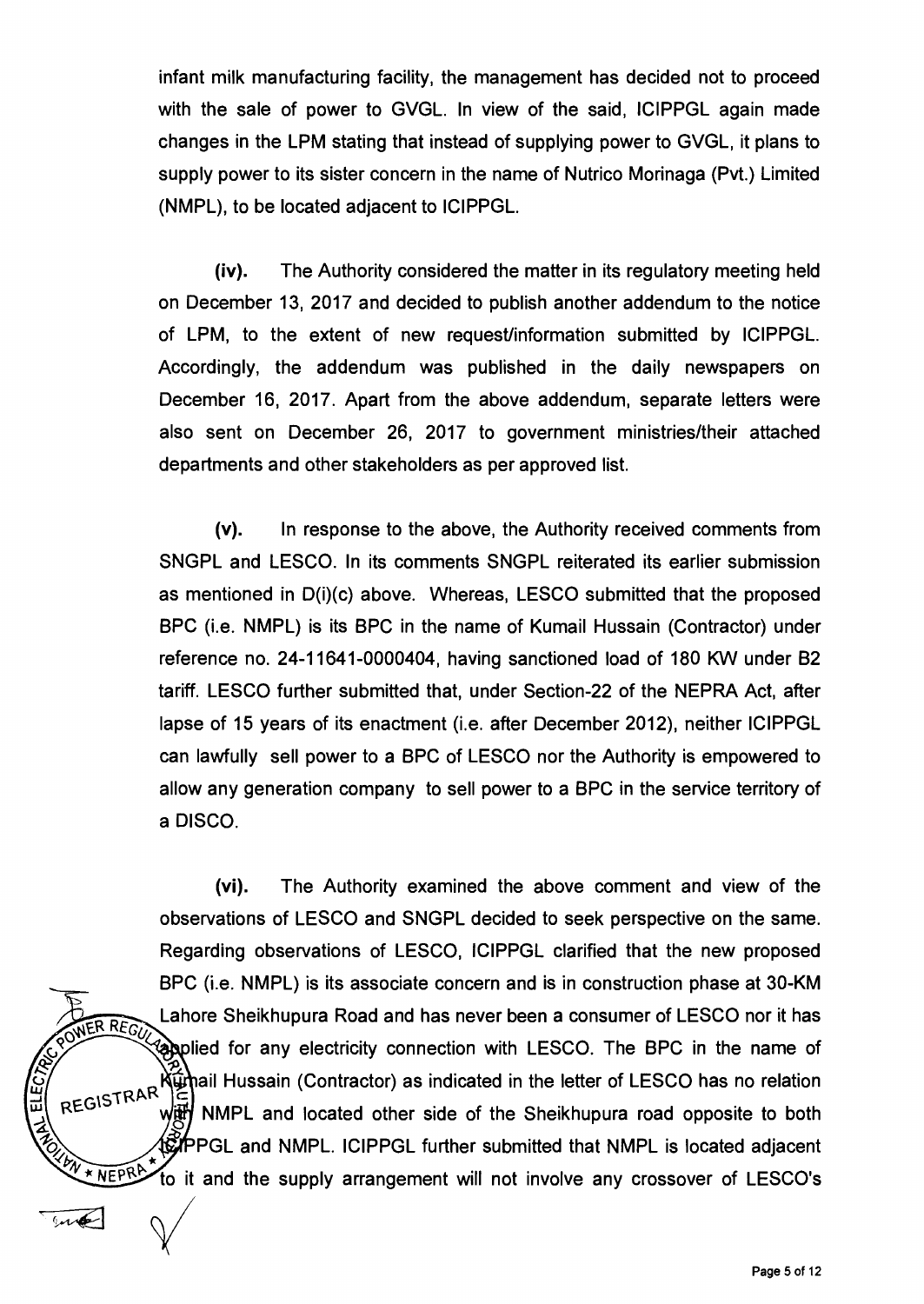**territory. In view of the said, it is evident that there has been some misunderstanding on the part of LESCO therefore the observations of LESCO may be withdrawn. Later on, LESCO through its letter dated February 09, 2018 also confirmed that NMPL is under construction and adjacent/connected to the boundary wall of ICIPPL and presently NMPL not a consumer of LESCO. Regarding observation of SNGPL, ICIPPGL confirmed that it will not generate power using natural gas.** 

**(vii). The Authority examined the above replies of ICIPPGL to the observations of stakeholders and found the same plausible. Accordingly, the Authority considered appropriate to process the LPM of ICIPPGL as stipulated in the Licensing Regulations and the Generation Rules.** 

### **(F). Findinq/Evaluation of the Case**

**(i). The Authority has examined the entire case in details including the already granted generation licence, Modification-I dated August 15, 2008, Modification-II dated August 14, 2015, the current LPM, comments of the stakeholder, submissions of ICIPPGL and relevant rules & regulations.** 

**(ii). The Authority observes that in terms of Regulation-10(2) of the Licensing Regulations, a licensee may, at any time during the term of a licence, communicate to the Authority an LPM setting out (a). the text of the proposed modification, and (b). a statement of the reasons in support of the modification, and (c). a statement of the impact on the tariff, quality of service d the performance by the licensee of its obligations under the licence.**<br>  $\begin{pmatrix} 2 \\ 3 \end{pmatrix}$  ...,

**REGISTRAR > (iii). Regarding criteria of modification in a licence, the Authority**  TAN **--I rves that in terms of Regulation-10(5) of the Licensing Regulations, it is**  UN \* NEPRA \* **titled to modify a licence in accordance with an APM or LPM, subject to and in accordance with such further changes as the Authority may deem fit if, in the opinion of the Authority such modification (a). does not adversely affect the performance by the licensee of its obligations; (b). does not cause the Authority to act or acquiesce in any act or omission of the licensee in a manner contrary to the provisions of the NEPRA Act or the rules or regulations made pursuant to** 

wet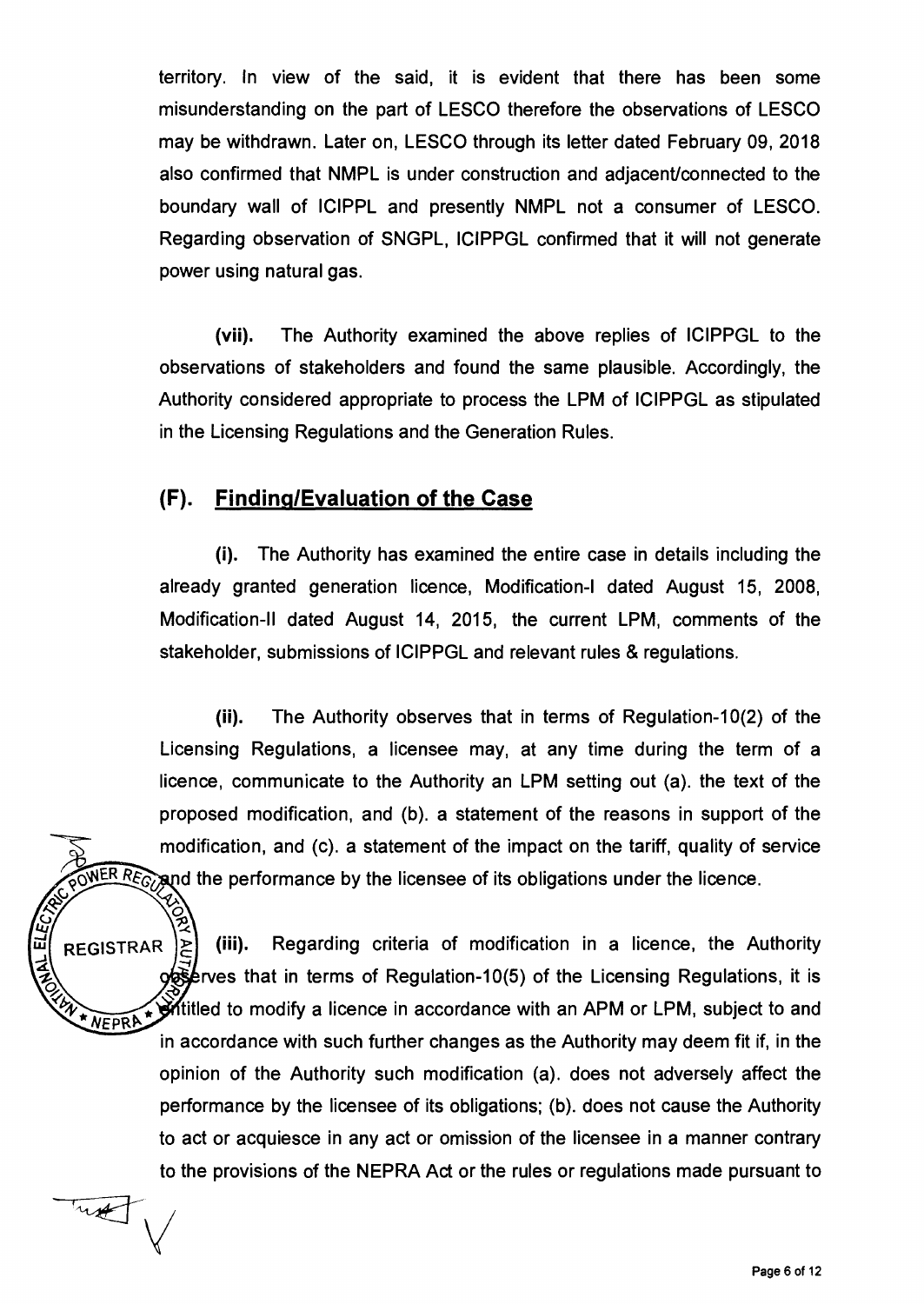**it; (c). is or is likely to be beneficial to the consumers; (d). is reasonably necessary for the licensee to effectively and efficiently perform its obligations under the licence; and (e).is reasonably necessary to ensure the continuous, safe and reliable supply of electric power to the consumers keeping in view the financial and technical viability of the licensee.** 

**(iv). The Authority has observed that SPPs were granted generation licences for a term of fifteen (15) years from the date of grant of generation licences. Whereas, in the determination of SPPs date October 08, 2002, SPP is defined as owner of a generation facility of below 100 MW gross capacity, who was engaged in generation and sale of electric power as on April 22, 2000 and who has not signed any Power Purchase Agreement (PPA) with Water And Power Development Authority (WAPDA) or KESC (now K-Electric Limited-KEL) or an Implementation Agreement (IA) with the Government of Pakistan (GoP).** 

**(v). As explained above, the Authority granted ICIPPGL a generation licence (No.003/SGC/2001 dated August 27, 2001) with an Installed Capacity of 14.00 MW. The said generation licence was granted to ICIPPGL for its power plant located at 30-KM, Lahore Sheikhupura Road, District Sheikhupura, in the Province of Punjab.** 

**(vi). Through modification-I dated August 15, 2008 the installed capacity was enhanced to 25.34 MW by addition of 2x5.67 MW gas turbines. Whereas through modification-II dated September 14, 2015 the 2x5.67 MW gas turbines were disposed off due to scarcity of natural gas thereby reducing the installed capacity to 14.000 MW. Further, through modification-II, Nestle Pakistan Limited was also added in the list of BPCs of ICIPPGL.** 

**(vii). The above mention generation licence was granted for a term of fifteen (15) years from the date of its issuance (i.e. August 27, 2001) which has expired on August 26, 2016. However, in order to supply power to its designated BPC, ICIPPGL is required to have a valid generation licence. In view of the said, ICIPPGL communicated the current LPM for extension of term of its generation**  licence upto 2030 and addition of new BPC *free same* of NMPL for supplying **about 5.0 MW of surplus electricity;** 

---4tr-V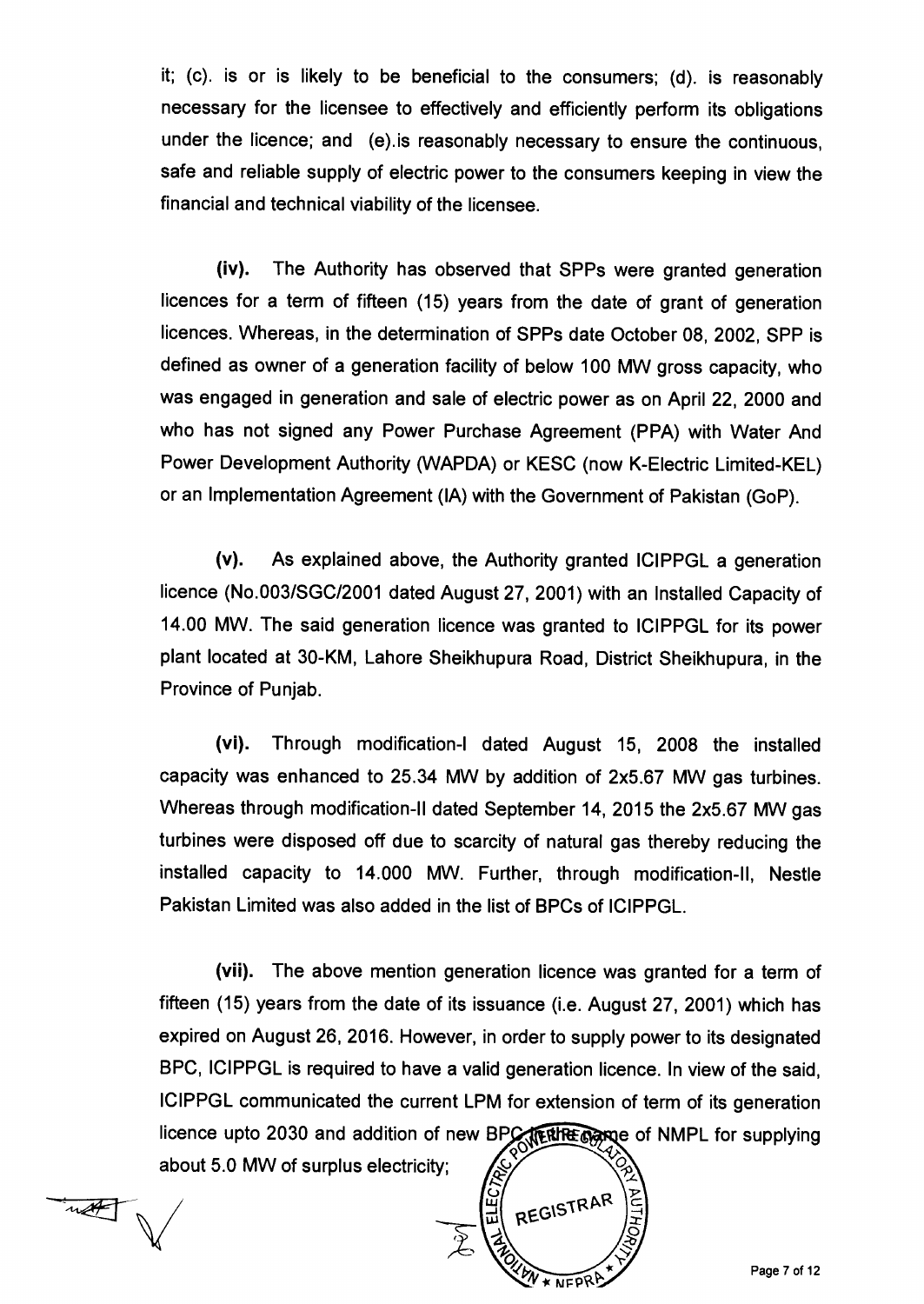**(viii). Regarding term of a generation licence, the Authority has observed that Rule-5 of the Generation Rules stipulates that:** 

- **(a). Except where an applicant for a generation licence consents to a shorter term, the term of a generation licence shall be commensurate with the maximum expected useful life of the units comprised in a generation facility demonstrated to the satisfaction of the Authority.**
- **(b). Upon the expiry of the term of the generation licence, unless revoked earlier in accordance with these rules or the terms of the generation licence, the generation licence may be renewed by the Authority for such further term as it may deem appropriate in the manner provided for in the generation licence keeping in view the remaining maximum expected useful life of the units comprised in the generation facility, the performance of the licensee during the then expiring term and the interests of the consumers and the electric power industry as a whole.**

**(ix). In this regard, the Authority has observed that the generation facility of ICIPPGL consists of seven (07) diesel engines each with an installed capacity of 2.00 MW. Unit 1-5 were installed in 1993 whereas Unit 6 &7 were commissioned in the year 1997. According to the existing generation licence (modification-II dated September 14, 2015), the remaining useful life of Unit 1-5 is 10 years (valid upto September 13, 2025) and the remaining useful life of Unit 6&7 is 15-years from the date of issuance of Modification-II dated ptember 14, 2015 (valid upto September 13, 2030).**   $\hat{c}^{\prime}_{\mathbf{p}}$ 

REGISTRAR <sup>C</sup>**(x). In the current LPM ICIPPGL has proposed to extend the term of its eration licence upto 2030 and to add a new BPC. The proposed extension in**  \* NEPRA **e term of licence is in line with Rule-5 of the Generation Rules which mentions that the term of a generation licence shall be commensurate with the maximum expected useful life of the units comprised in a generation facility and the** 

wa

WER REGUY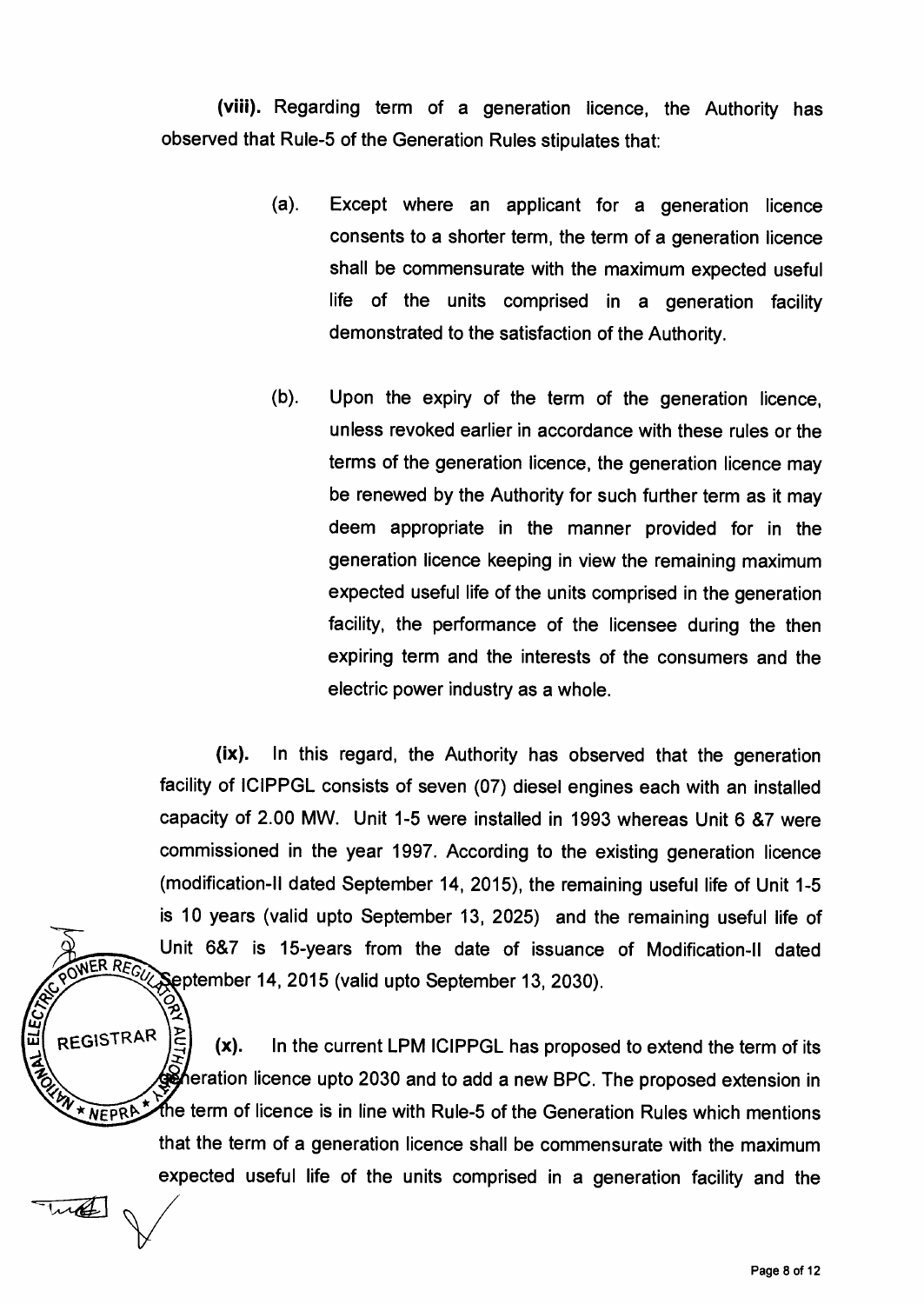**maximum expected useful life of the latest installed units of the generation facility (i.e. unit 6&7) is valid upto September 13, 2030, however, these units will retire on completion of their individual useful life. In this regard, a site visit was also carried out by professionals of the Authority which ascertained the physical condition of the units as stated by ICIPPGL.** 

**(xi). Regarding supply to the BPCs, the Authority has observed that ICIPPGL has proposed to exclude the one of its existing BPC (i.e. NPL) as the sale purchase agreement with NPL could not materialized therefore, the same is required to be excluded from the generation licence. Further, the existing BPC (ICIPL) and the proposed new BPC (NMPL) of ICIPPGL are located within the same premises without involving any public property. Therefore, ICIPPGL will not require a distribution licence for supplying to the BPCs.** 

**(xii). On the observations of LESCO regarding direct supply of power to BPCs in the service territory of DISCOs by generation companies and grant of STSA by the Authority after lapse of 15 years of enactment of NEPRA Act (i.e. after December 2012), the Authority has observed that Section-21 of the NEPRA Act deals with the rights and liabilities of a distribution licensee and states that the Authority may, subject to conditions specified in the NEPRA Act grant distribution licence and the licensee shall possess exclusive right to provide distribution and to make sale of electric power to consumers in the territory specified in the licence. Further, Section-21 carves out an exception to aforementioned exclusivity of a distribution licensee and allows a generation company to make sales to a BPC within the territory of distribution licensee. The exclusive distribution right granted to distribution licensees is subject to conditions specified in the NEPRA Act. The NEPRA Act imposes certain conditions on a distribution licensee and that licensee cannot enjoy exclusivity without corresponding obligations to provide safe, continuous and reliable electricity to consumers. Thus a distribution licensee cannot claim the exclusive .ght as an absolute right for the reason that the NEPRA Act does not intend to ate a monopoly to sell electricity to consumers being bonded consumers.** 

**(xiii). Moreover, proviso to Section-21 of the NEPRA Act further clarifies the intention of the legislature by carving out an exception to aforementioned** 

ER REGUY

REGISTRAR

REGISTION

trad

**SWATER**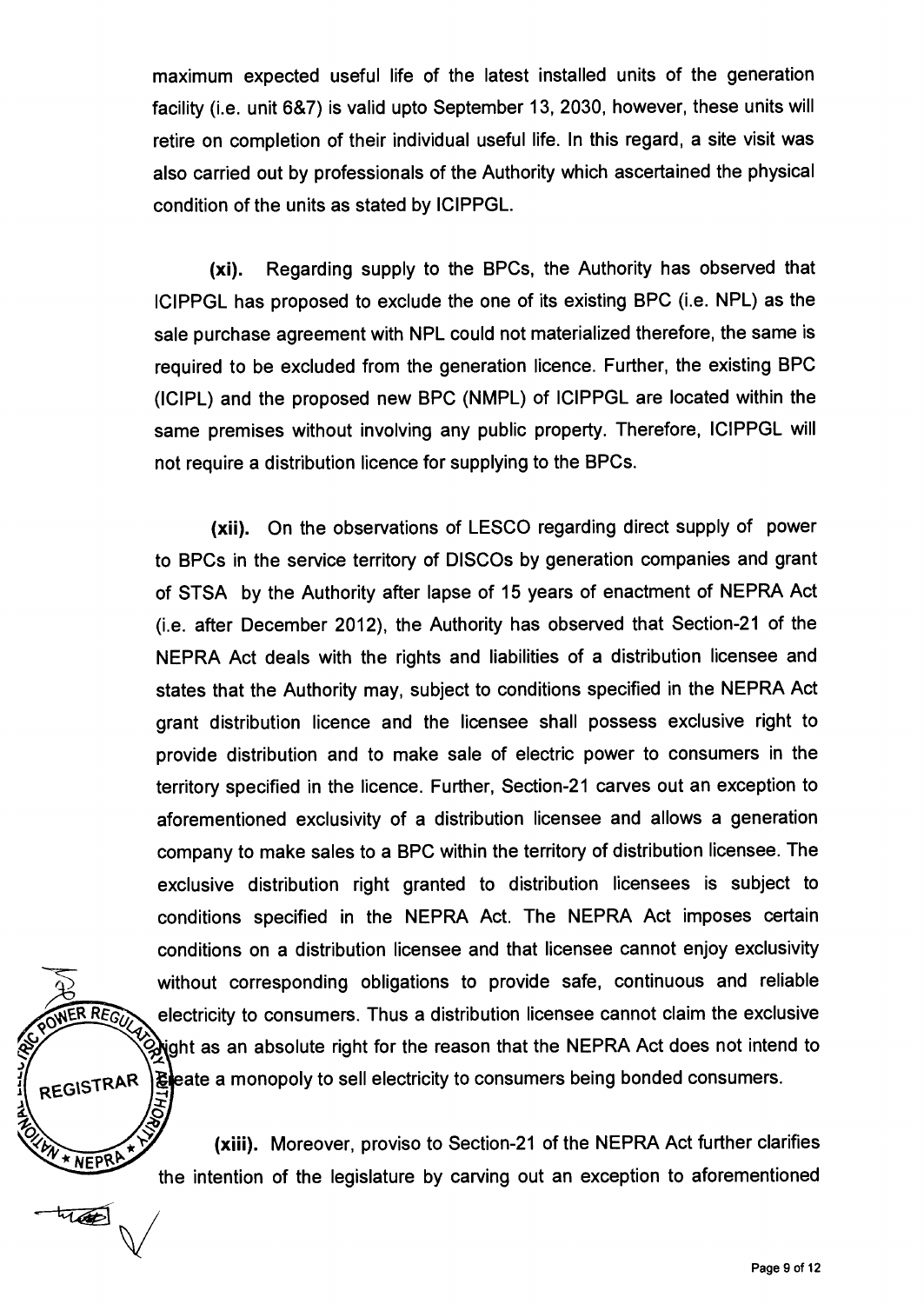**exclusive right of a distribution licensee. The said Proviso categorically states that a generation company may make sales of electric power to BPCs within such territory as the Authority may allow, subject to Section-22 for a period of fifteen (15) years. Proviso to Section-21 explicitly bifurcate sales of electric power from delivery of electric power and allows sales of electric power by another licensee to BPC in the territory of a distribution company, thereby negating the exclusivity of a distribution licensee with respect to sales of electric power. That if any generating company intends to sell power to a BPC located within service territory of a distribution company, it will seek STSA from the Authority under Section-21 of the NEPRA Act read with Rule-7 of the Generation Rules.** 

**(xiv). The above mentioned Rule-7 of the Generation Rules read with Proviso to Section-21 of the NEPRA Act make it abundantly clear that the Authority may allow, for a period of fifteen (15) years from the commencement of NEPRA Act, a generation company to supply electric power to BPCs in the territory of a distribution licensee. Proviso seeks to achieve an objective that since BPCs are prized consumers and in case of losing BPCs, distribution licensee might incur economic loss, therefore Section-21 and 22 of the NEPRA Act has regulated the sale to BPC by generation companies. It may however be clarified that such restriction was for fifteen (15) years from the commencement of the NEPRA Act and that after December 16, 2012 BPCs are free to get supply of electricity from any source. It is clarified that the time period mentioned in Proviso to Section-21 read with Section-22 of the NEPRA Act does not restrict the powers of the Authority to allow a generation company to supply electric power to a BPC in the territory of a distribution licensee only for the fifteen (15) years from the commencement of the NEPRA Act. Such restrictive interpretation**  of period of fifteen (15) years mentioned in the Proviso is against the spirit of the<br> **RER REGO** NEPRA Act, undermines the competitive environment and discourages the **vestment in private sector resulting in enhanced demand and supply gap.** 

 $\frac{\text{AUT}}{\text{A}}$ REGISTRAR **(xv). Furthermore, it is a settled principle of law that a statute has to be fead as whole and no single provision can be read to arrive at a just and correct interpretation. Therefore, period of 15 years cannot be read in isolation, it has to be interpreted in the context of scheme of the law. The NEPRA Act envisages a** 

ANY + NEPRA

Turad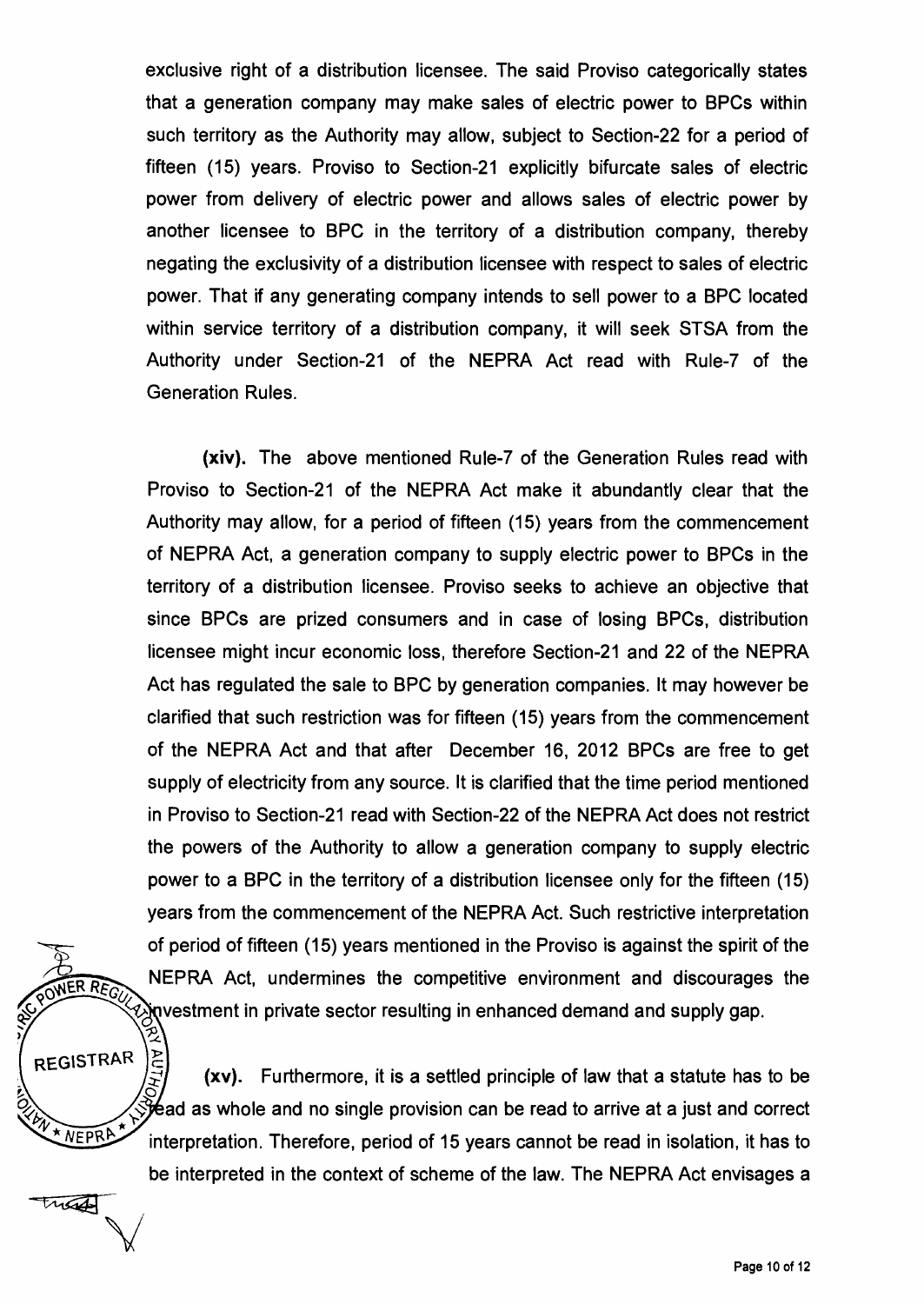**competitive market which was duly translated in the licence of NTDC setting year 2012 as Commercial Market Operation Date, meaning thereby after fifteen (15) years of commencement of the NEPRA Act power market will be opened for bilateral contracting. Therefore, fifteen (15) years mentioned in the Proviso cannot be read as to disallow sales of electricity by a generation company to BPCs in the territory of a DISCO rather that no such permission will be required after 15 years of commencement of 15 years of the NEPRA Act.** 

**(xvi). According to the generation licence and the provided information in LPM the net capacity of ICIPPGL is 12.25 MW which sufficient to meet the requirements of its BPCs. The net capacity will be distributed among the BPC according to new contracted load. The contracted load of BPCs are 07.0 MW (ICIPL), and 5.0 MW (NMPL) respectively;** 

**(xvii). In consideration of the above, the Authority considers that the LPM will not have any adverse affect on the performance of the licensee of its obligations as it will enable the licensee to supply the available energy for a considerable time to the designated BPCs. Further, the LPM will not cause the Authority to act or acquiesce in any act or omission of the Licensee in a manner contrary to the provisions of the NEPRA Act or the rules or regulations made pursuant to the NEPRA Act. The LPM will be beneficial to the consumers in general as reliable electricity will be available to the BPCs. The LPM is reasonably necessary for the licensee to effectively and efficiently perform its obligations under the licence. The LPM is necessary to ensure the continuous, safe and reliable supply of electric power to the consumers keeping in view the financial and technical viability of the licensee.** 



Two

## **Approval of LPM**

**(i). In view of the above, the Authority is satisfied that ICIPPGL has complied with all the requirements of the Licensing Regulations pertaining to the modification. Therefore, the Authority in terms of Regulation-10(11)(a) of the Licensing Regulations approves the communicated LPM.** 

**(ii). Accordingly, the generation licence ((No.003/SGC/2001 dated August 27, 2001) of ICIPPGL is hereby modified. The changes made in the** 

**Page** 11 of 12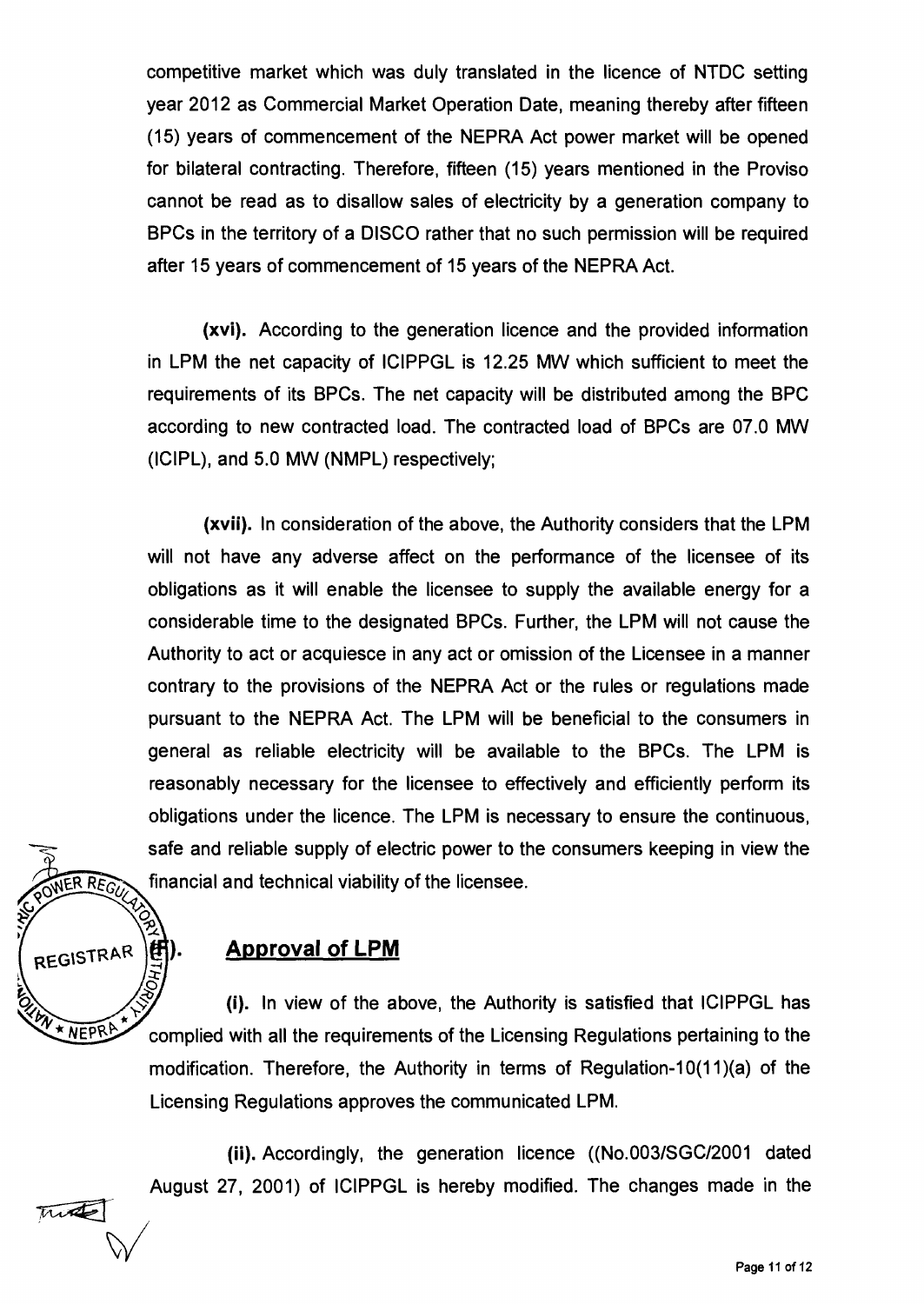**generation licence and STSA are attached as annexure to this determination. The approval of the LPM will be subject to the provisions contained in the NEPRA Act, relevant rules framed there under, terms & conditions of the generation licence and other applicable documents.** 

| <b>Authority</b><br>Rehmatullah<br>(Member)              |                               |
|----------------------------------------------------------|-------------------------------|
| Syed Masood-ul-Hassan Naqvi<br>(Member)                  |                               |
| Himayat Ullah Khan<br>(Member)                           |                               |
| Saif Ullah Chattha<br>(Member/Vice Chairman)             |                               |
| Tariq Saddozai<br>(Chairman)<br>POWER REGU               | . <sub>&gt;' 2</sub> 6/8<br>. |
| ដ<br>ក<br>REGISTRAR<br>λU<br>WY * NEPRA **<br>0218<br>09 |                               |
|                                                          |                               |
|                                                          |                               |
| $\sqrt{4}$                                               | Page 12 of 12                 |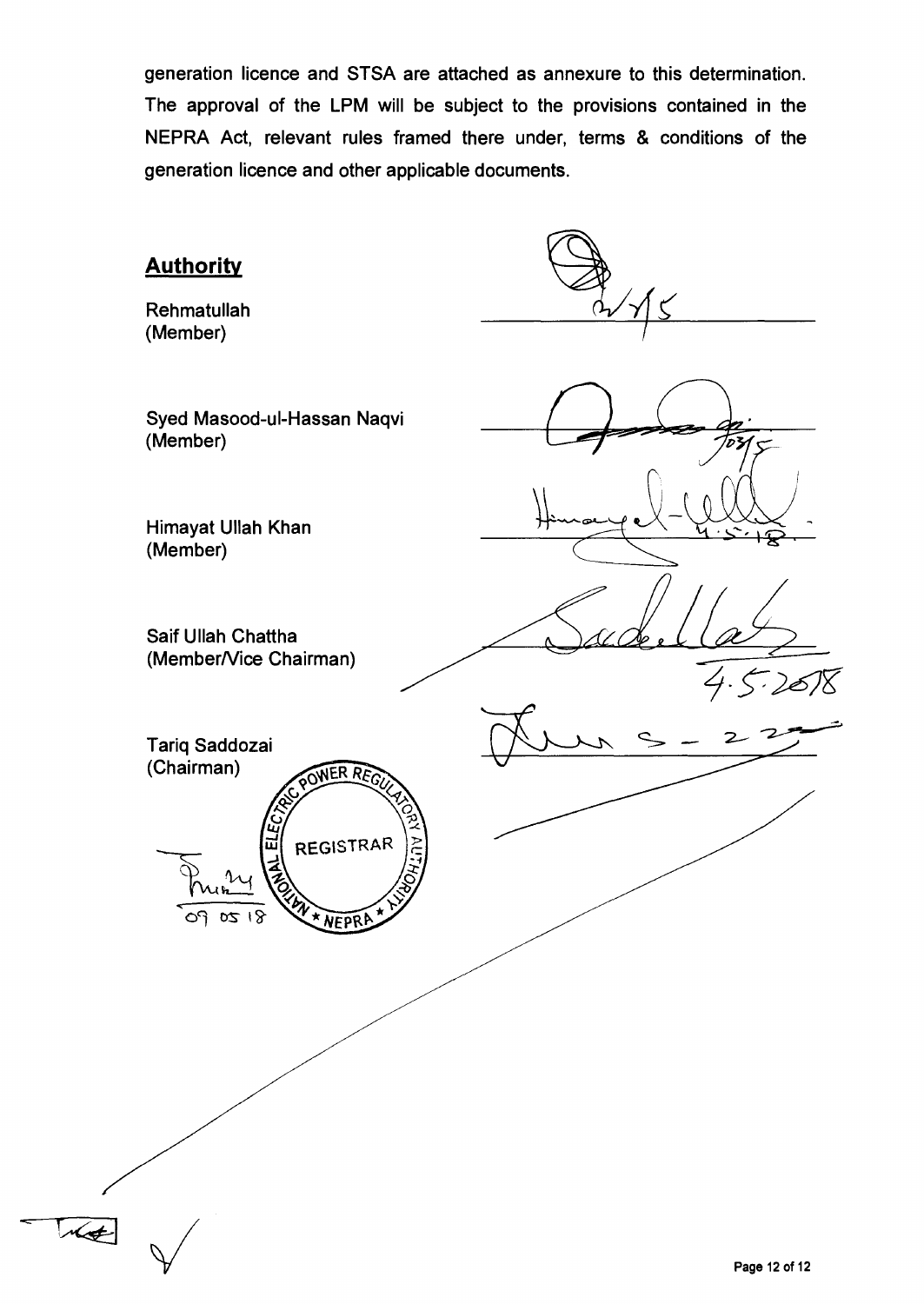# **National Electric Power Regulatory Authority (NEPRA) Islamabad - Pakistan**

# **GENERATION LICENCE**

# **No. 003/SGC/2001**

In exercise of the ppowers conferred under Section-26 of the Regulation of Generation, Transmission and Distribution of Electric Power Act, 1997, (XL of 1997), the Authority hereby modifies the Generation Licence granted to **ICI Pakistan PowerGen Limited** (issued on August 27, 2001, and modified on August 15, 2008 and September 14, 2015) to the extent of changes mentioned as here under:-

- **(i). The expiry date of the generation licence may be read as September 13, 2030 instead of August 26, 2016;**
- **(ii). Changes in Articles of the generation licence attached as Revised/Modified Articles;**
- **(iii). Changes in Schedule-I attached as Revised/Modified Schedule-I;**
- **(iv). Changes in Schedule-II attached as Revised/Modified Schedule-II; and**
- **(v). Changes in Second Tier Supply Authorization attached as Revised/Modified Second Tier Supply Authorization.**

This **Modification-III** is given under my hand on this  $\frac{9+h}{10}$  day of May **Two Thousand & Eighteen** 



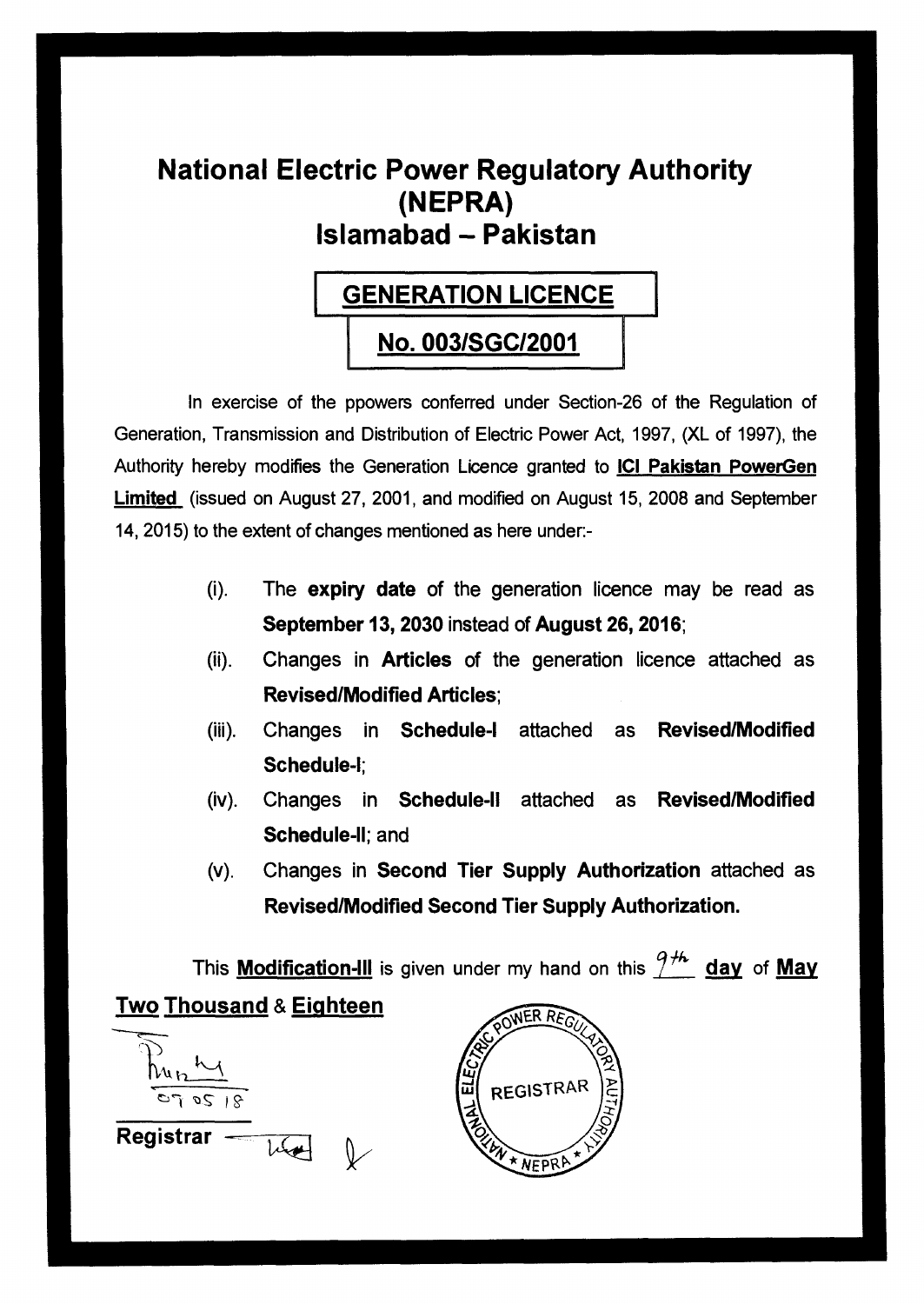#### **Article-1 Definitions**

- **1.1** In this Licence
	- (a). "Act" means the Regulation of Generation, Transmission and Distribution of Electric Power Act, 1997 as amended or replaced from time to time;
	- (b). "Applicable Documents" mean the Act, the rules and regulations framed by the Authority under the Act, any documents or instruments issued or determinations made by the Authority under any of the foregoing or pursuant to the exercise of its powers under the Act, the Grid Code, the applicable Distribution Code, if any, or the documents or instruments made by the Licensee pursuant to its generation licence, in each case of a binding nature applicable to the Licensee or, where applicable, to its affiliates and to which the Licensee or any of its affiliates may be subject;
	- (c). "Applicable Law" means the Act, relevant rules and regulations made there under and all the Applicable Documents;
	- (d). "Authority" means "the National Electric Power Regulatory Authority constituted under Section-3 of the Act";
	- (e). "Bulk Power Consumer-BPC" means a consumer who purchases or receives electric power at one premises, in an amount of one megawatt or more or in such other amount and voltage level and with such other characteristics as the Authority may determine and the Authority may determine different amounts and voltage levels and such other characteristics for different areas;<br> $\widehat{C(NER REG)}$



Page 2 of 7 of Revised/Modified Articles (Modification-Ill)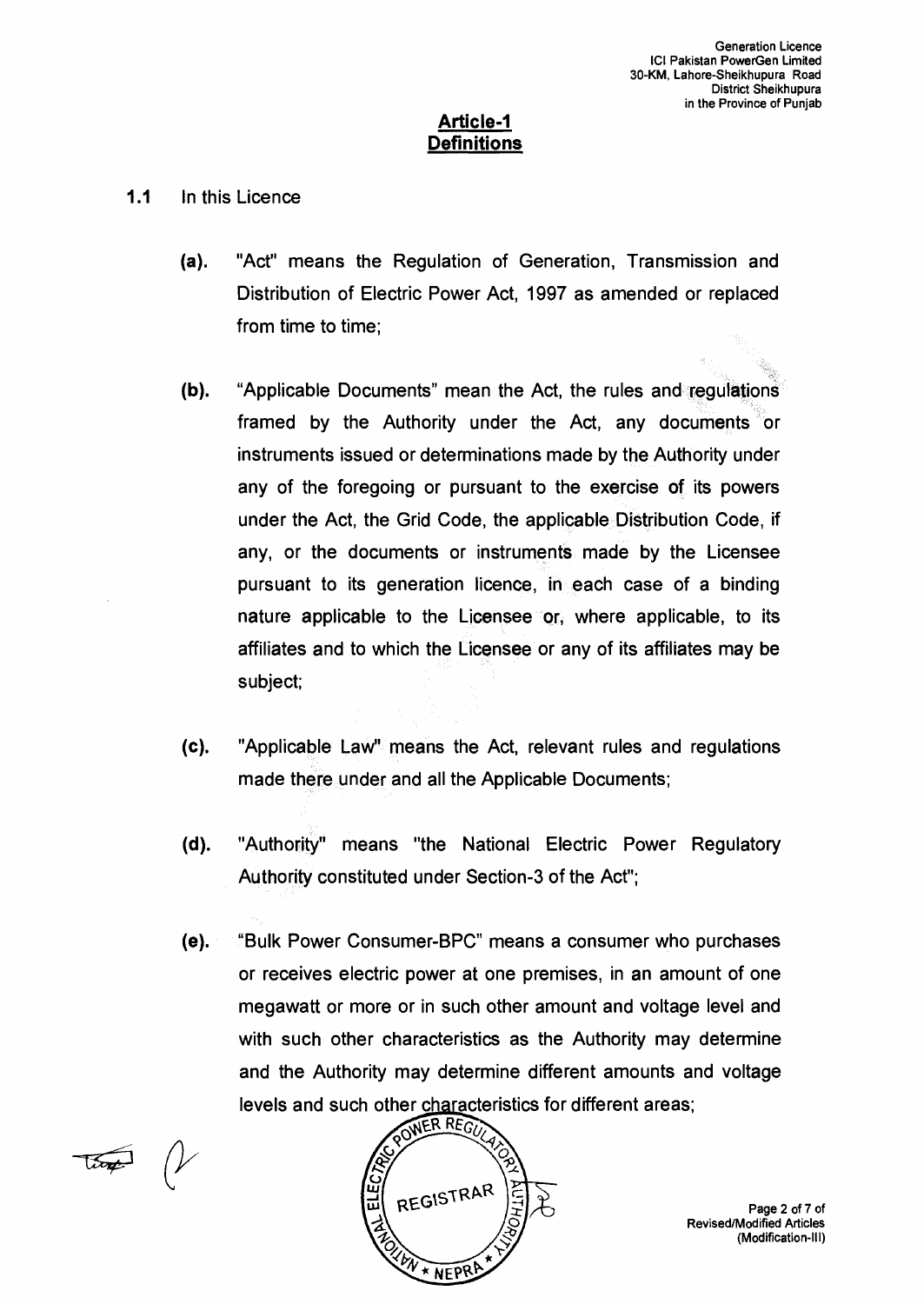- (f). "Bus Bar" means a system of conductors in the generation facility/Thermal Power Plant of the Licensee on which the electric power of all the generators is collected;
- (9). "Commercial Operations Date (COD)" means the day immediately following the date on which the generation facility of the Licensee is Commissioned;
- (h). "Generation Rules" mean the National Electric Power Regulatory Authority Licensing (Generation) Rules, 2000 as amended or replaced from time to time;
- (i). "LESCO" means the Lahore Electric Supply Company Limited or its successor or permitted assign;
- (j). "Licensee" means **ICI Pakistan PowerGen Limited** and its successors or permitted assigns;
- (k). "Licensing Regulations" mean the National Electric Power Regulatory Authority Licensing (Application & Modification Procedure) Regulations, 1999 as amended or replaced from time to time;
- $(I).$ "Power Purchase Agreement" means the Power Purchase Agreement, entered or to be entered into by and between the Power Purchaser and the Licensee, for the purchase of electric power/energy generated by the generation facility/power plant of the Licensee, as may be amended by the parties thereto from time to time;



"Power Purchaser" means a BPC which has entered or be entering into a Power Purchase Agreement with the Licensee, for the purchase of electric power/energy generated by the generation facility/Thermal Power Plant of the Licensee, as may be amended by the parties thereto from time to time;

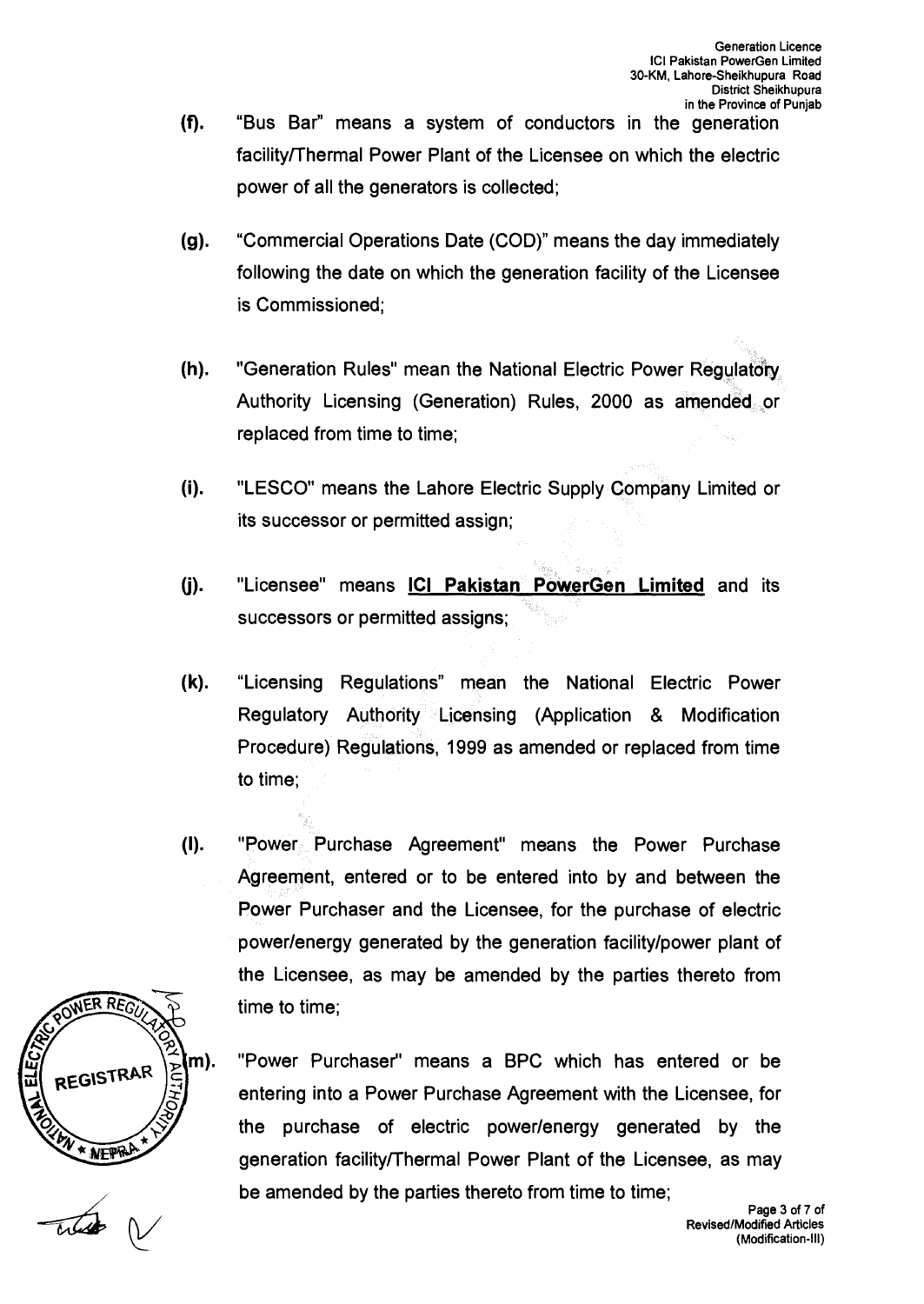**(n). "Thermal Power Plant" means the generation facility using fossil fuel for generation of electric power;** 

**1.2 Words and expressions used but not defined herein bear the meaning given thereto in the Act or Rules and Regulations issued under the Act.** 

#### **Article-2 Applicability of Law**

**This Licence is issued subject to the provisions of the Law as amended or replaced from time to time.** 

### **Article-3 Generation Facilities**

**3.1 The location, size (capacity in MW), technology, interconnection arrangements, technical limits, technical and functional specifications and other details specific to the generation facility/Thermal Power Plant of the Licensee are set**  out in Schedule-I of this Licence.

**3.2 The net capacity of the generation facility/Thermal Power Plant of the Licensee is set out in Schedule-II hereto.** 

### **Article-4 Term of Licence**

**4.1 This Licence is effective from the date of its original issuance and is valid upto fifteen (15) years from the date of issuance of modification-II dated September 14, 2015 (i.e. till September 13, 2030).** 

**4.2 Unless suspended or revoked earlier, the Licensee may apply for renewal of the Licence within ninety (90) days prior to the expiry of the term of the Licence, as stipulated in the Licensing Regulations. POWER RE** 



**Page 4 of 7 of Revised/Modified Articles (Modification-Ill)**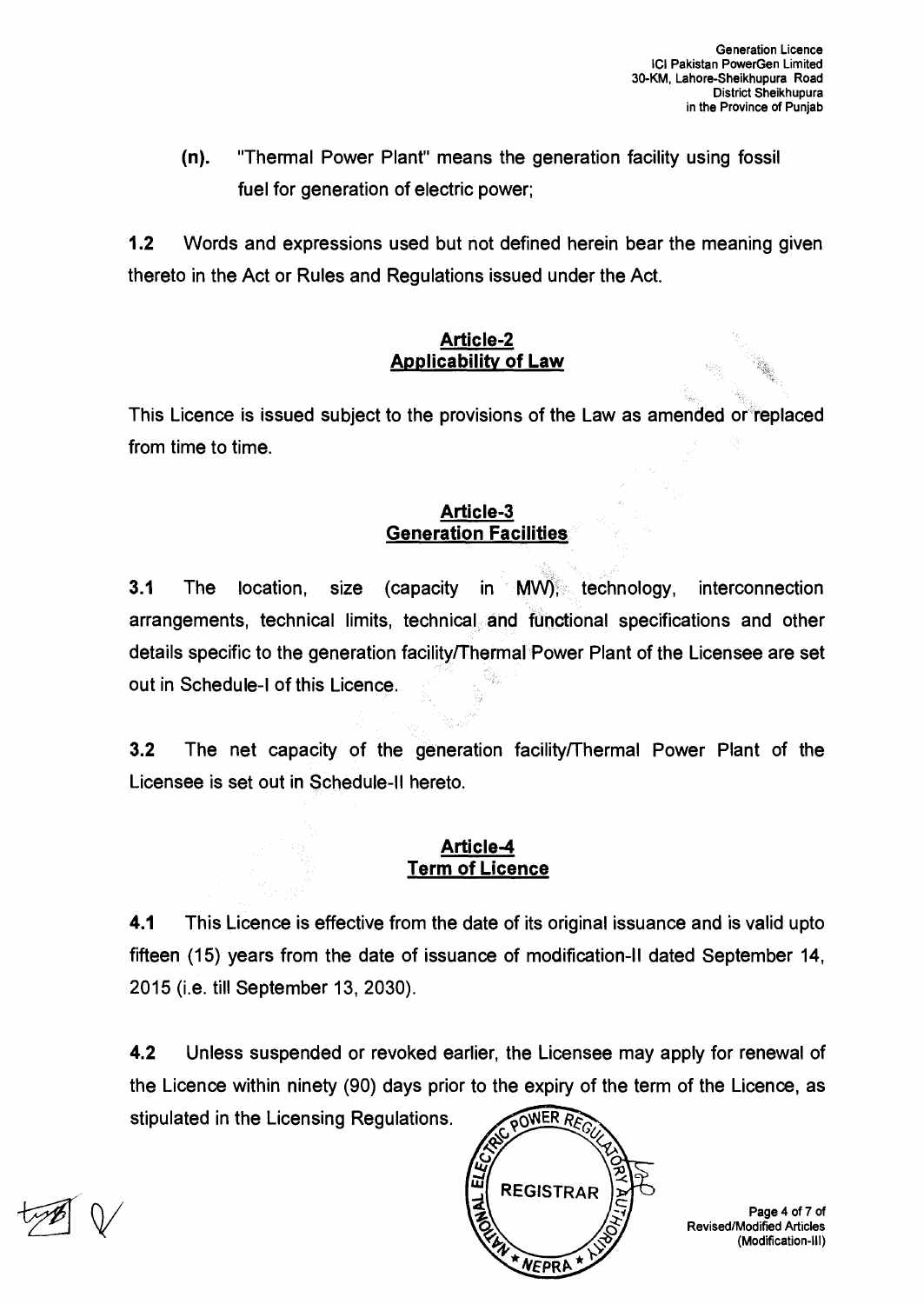#### **Article-5 Licence fee**

After the grant of the Generation Licence, the Licensee shall pay to the Authority the Licence fee, in the amount and manner and at the time set out in the National Electric Power Regulatory Authority (Fees) Rules, 2002 as amended or replaced from time to time.

### **Article-6 Tariff**

The Licensee is allowed to charge the Power Purchaser(s) such tariff which has been agreed between the Licensee and the Power Purchaser(s), pursuant to the Power Purchase Agreement(s).

### **Article-7 Competitive Trading Arrangement**

**7.1** The Licensee shall participate in such manner as may be directed by the Authority from time to time for development of a Competitive Trading Arrangement. The Licensee shall in good faith, work towards implementation and operation of the aforesaid Competitive Trading Arrangement in the manner and time period specified by the Authority. Provided that any such participation shall be subject to any contract entered into between the Licensee and another party with the approval of the Authority.

**7.2** Any variation or modification in the above-mentioned contracts for allowing the parties thereto to participate wholly or partially in the Competitive Trading Arrangement shall be subject to mutual agreement of the parties thereto and such terms and conditions as may be approved by the Authority.<br>
The REGU

### **Article-8 Maintenance of Records**

For the purpose of sub-rule (1) of Rule-19 of the Generation Rules, copies of  $\widetilde{NEPR}$  cords and data shall be retained in standard and electronic form and all such

**<sup>111</sup>REGISTRAR** 

3)

**C.) -J**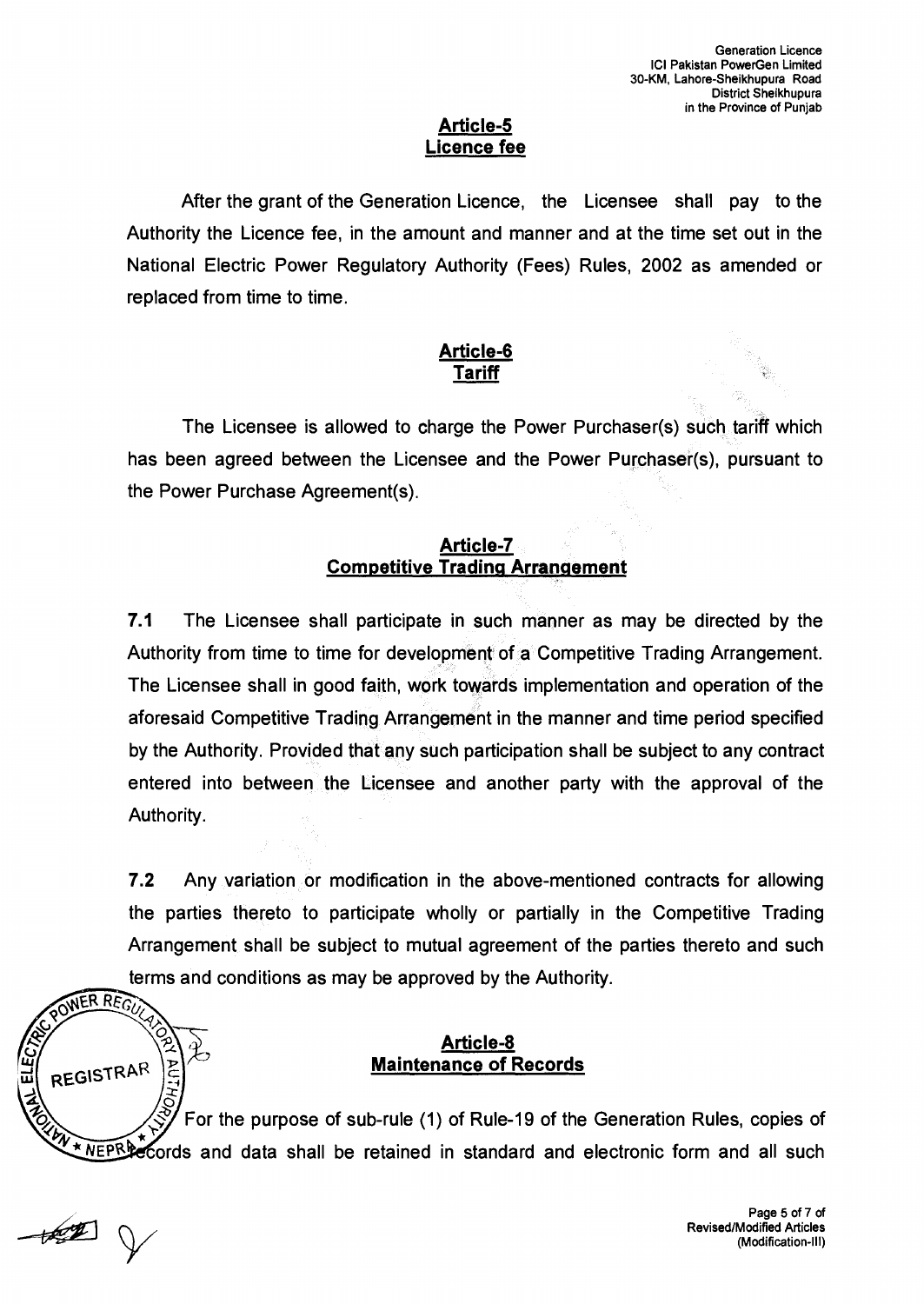records and data shall, subject to just claims of confidentiality, be accessible by authorized officers of the Authority.

#### **Article-9 Compliance with Performance Standards**

The Licensee shall comply with the relevant provisions of the National Electric Power Regulatory Authority Performance Standards (Generation) Rules 2009 as amended from time to time.

#### **Article-10 Compliance with Environmental & Safety Standards**

**10.1** The Licensee shall, at all times, comply with the environmental and safety standards as may be prescribed by the relevant competent authority as amended from time to time.

**10.2** The Licensee shall provide a certificate on a bi-annual basis, confirming that the operation of its generation facility/Thermal Power Plant is in line with environmental standards as prescribed by the relevant competent authority.

### **Article-11 Power off take Point and Voltage**

The Licensee shall deliver power to the Power Purchaser at the outgoing bus bar of its grid station. The up-gradation (step up) of generation voltage up to the required interconnection voltage level will be the responsibility of the Licensee.

#### **Article-12 Provision of Information**

In accordance with provisions of Section-44 of the Act, the Licensee shall be obligated to provide the required information in any form as desired by the Authority without any exception.

 $tan\hbar \rightarrow \infty$ 



Page 6 of 7 of Revised/Modified Articles (Modification-Ill)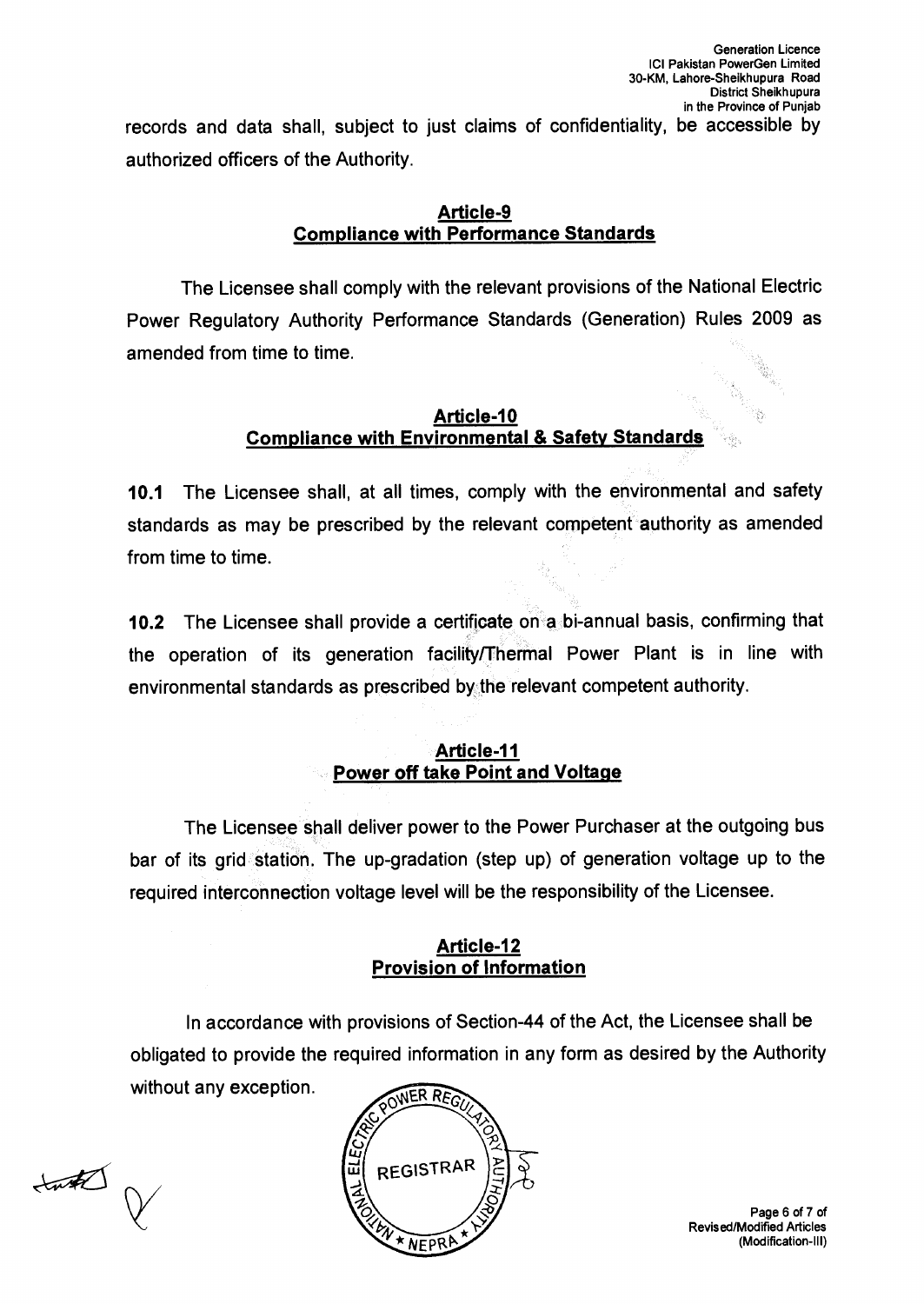#### **Article-13 Generating Capacity Reserve Requirements**

**The Licensee shall comply with the minimum and maximum capacity requirements as stipulated and agreed in the Power Purchase Agreement signed between the Licensee and the Power Purchaser(s).** 

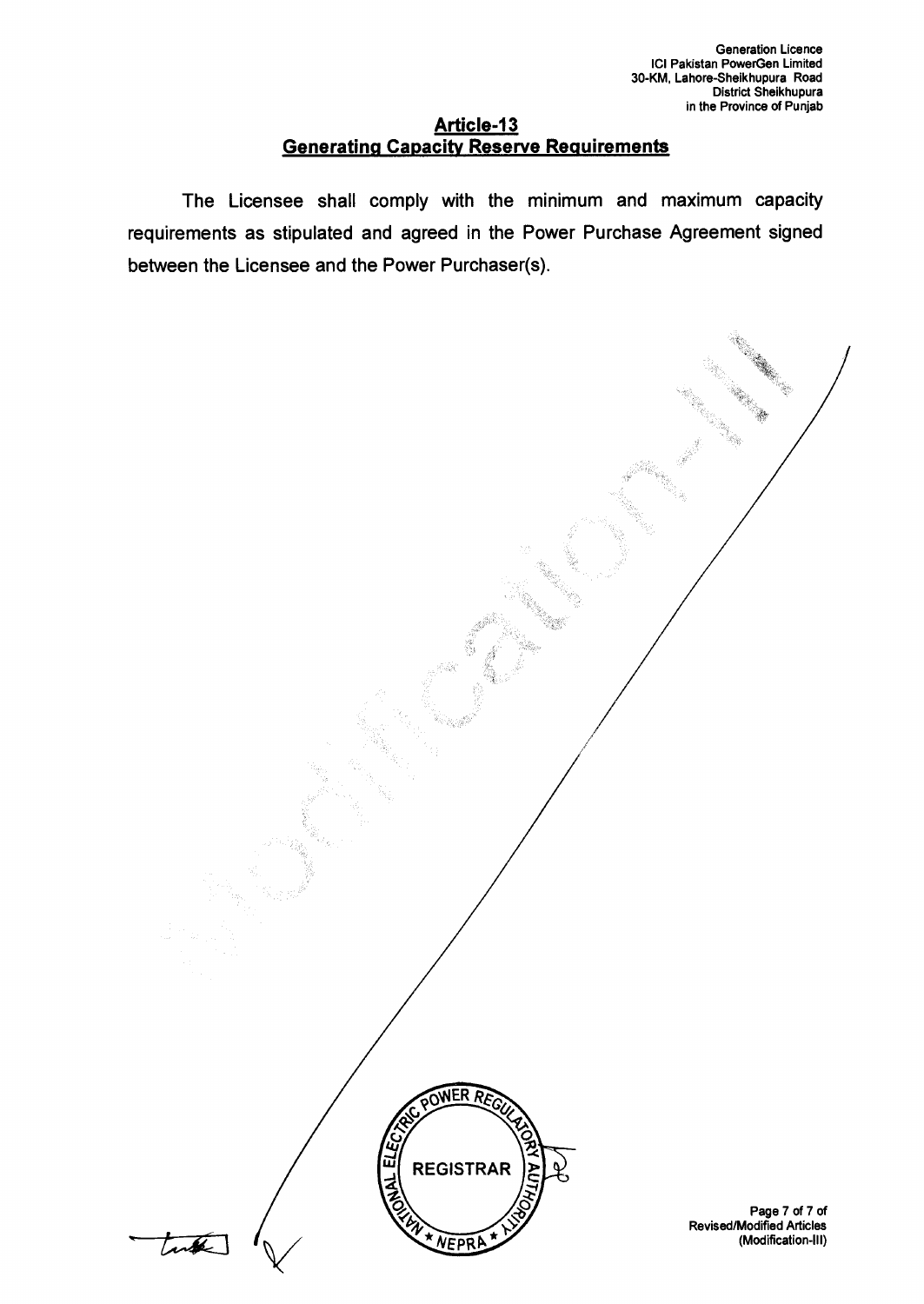## **SCHEDULE-I (Revised/Modified) Modification-Ill**

The Location, Size (i.e. Capacity in MW), Type of Technology, Interconnection Arrangements, Technical Limits, Technical/Functional Specifications and other details specific to the Generation Facilities of the Licensee are described in this Schedule.





Page 1 of 15 of Revised/Modified Schedule-I (Modification-III)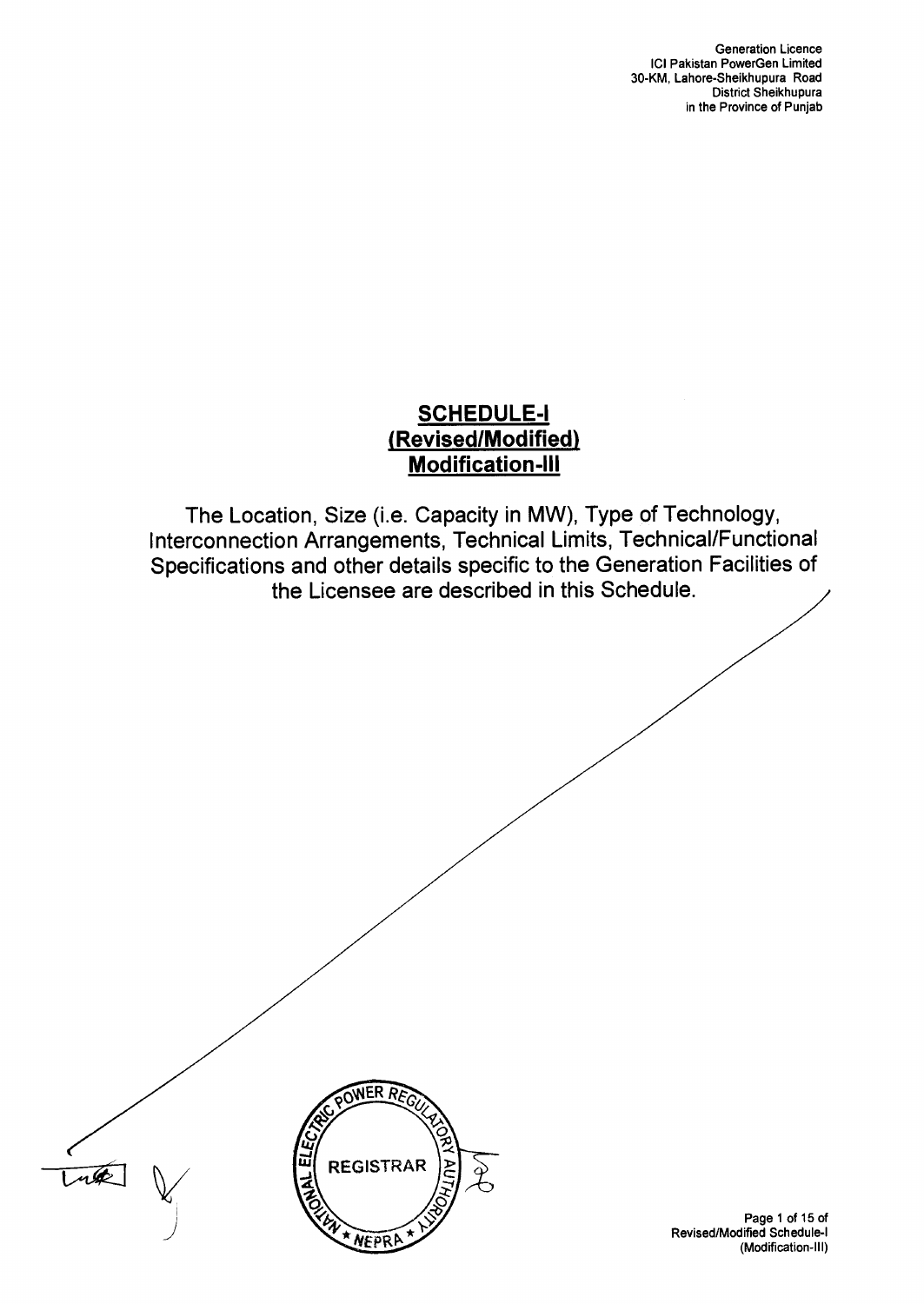# **Location of Generation Facility of the Licensee/ICI Pakistan PowerGen Limited (ICIPPGL)**



 $\overline{L}$ 



**Pape 2 of 15 of Revised/ModMed Schedule-1 (Modification-Ill)**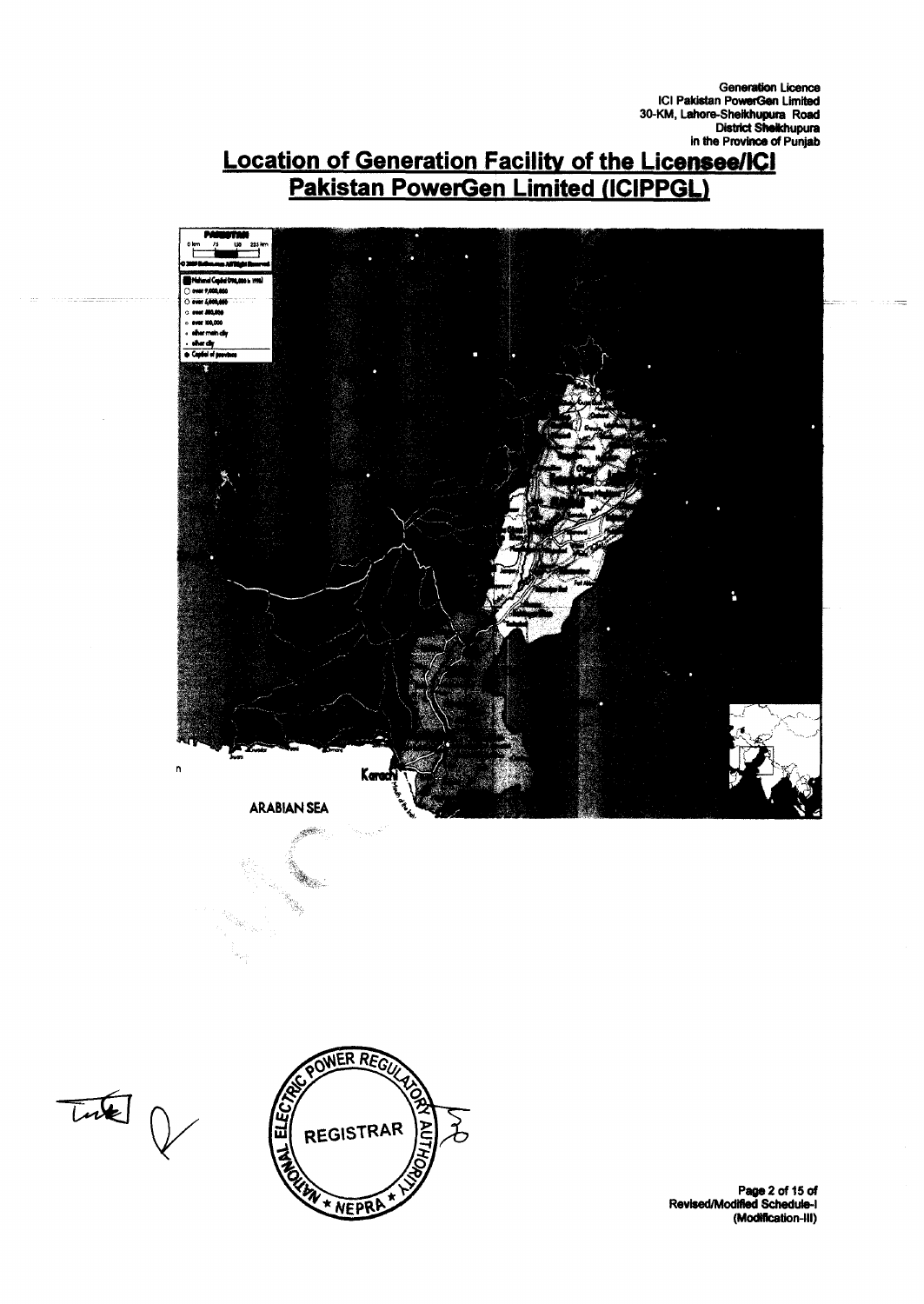# **Location of Generation Facility of the Licensee/ICIPPGL**



Lund p



**Page 3 of 15 of Revised/Modified Schedule-I (Modification-III)**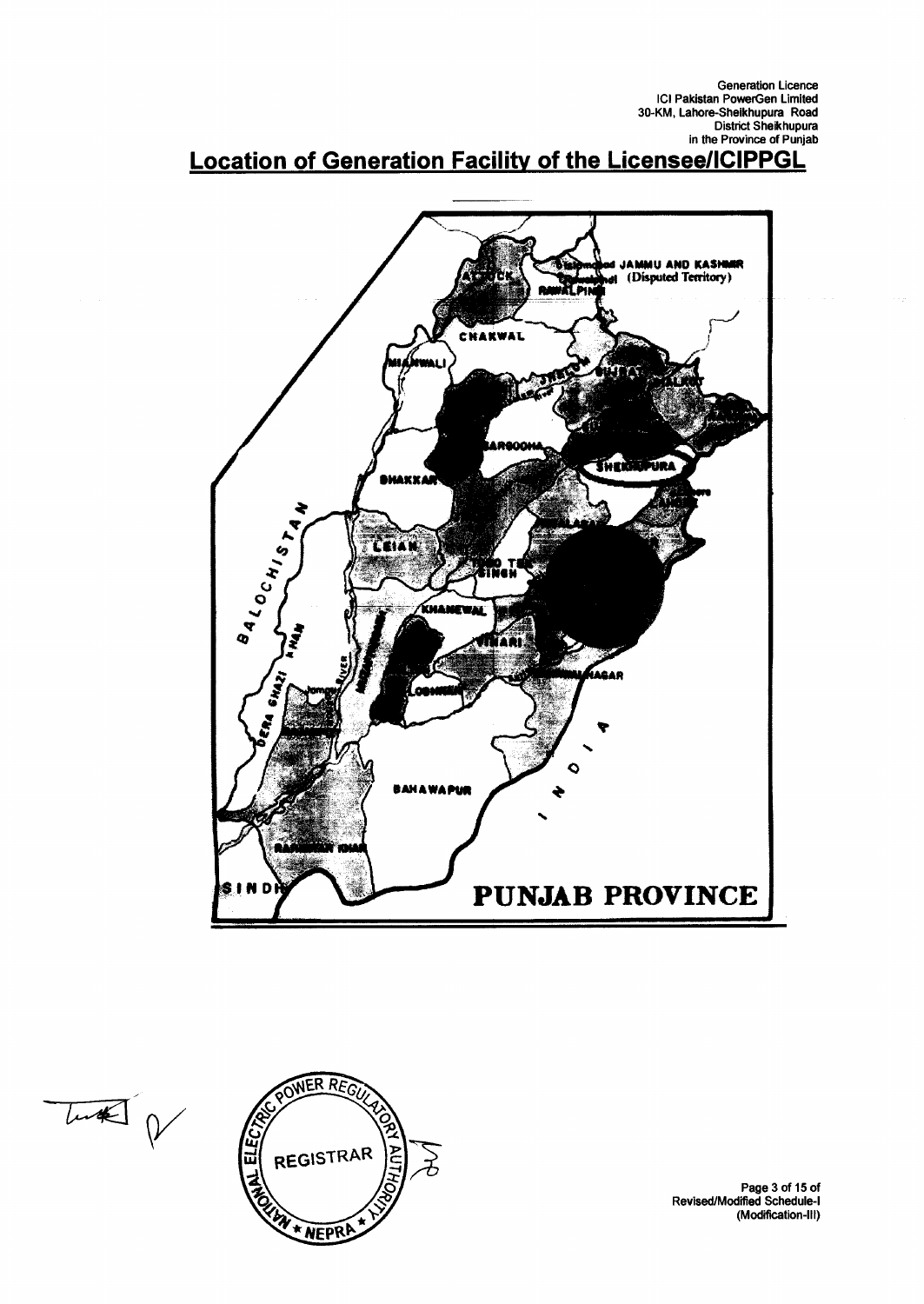# **Layout of Generation Facility of the Licensee/ICIPPGL**

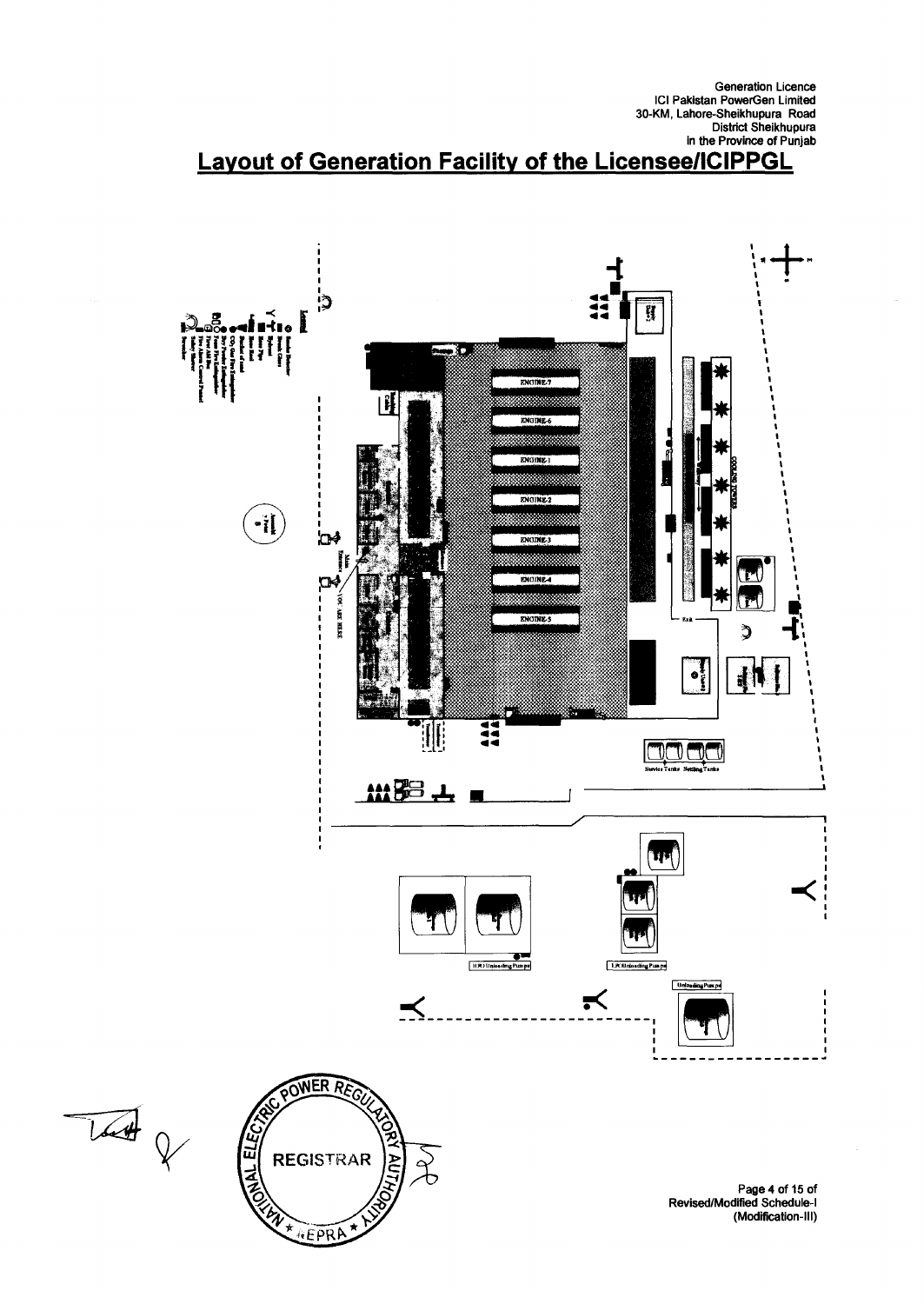# **Single Line Diagram (Electrical) of Generation Facility of the Licensee/ICIPPGL**

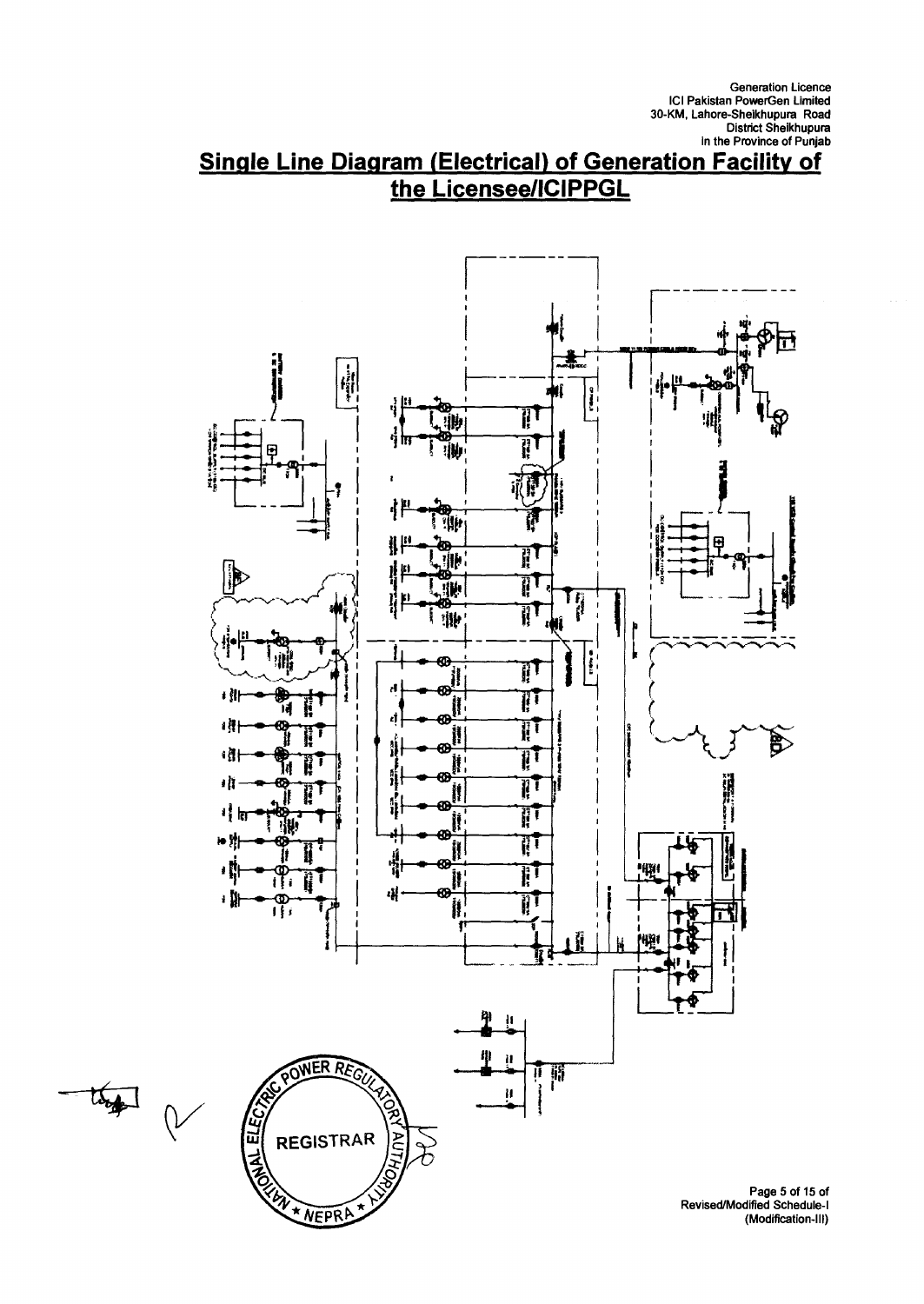# **Layout of the Distribution System for Supplying Power the BPC (i.e. ICI Pakistan Limited) by the Licensee/ICIPPGL**



Revised/Modified Schedule-I (Modification-III)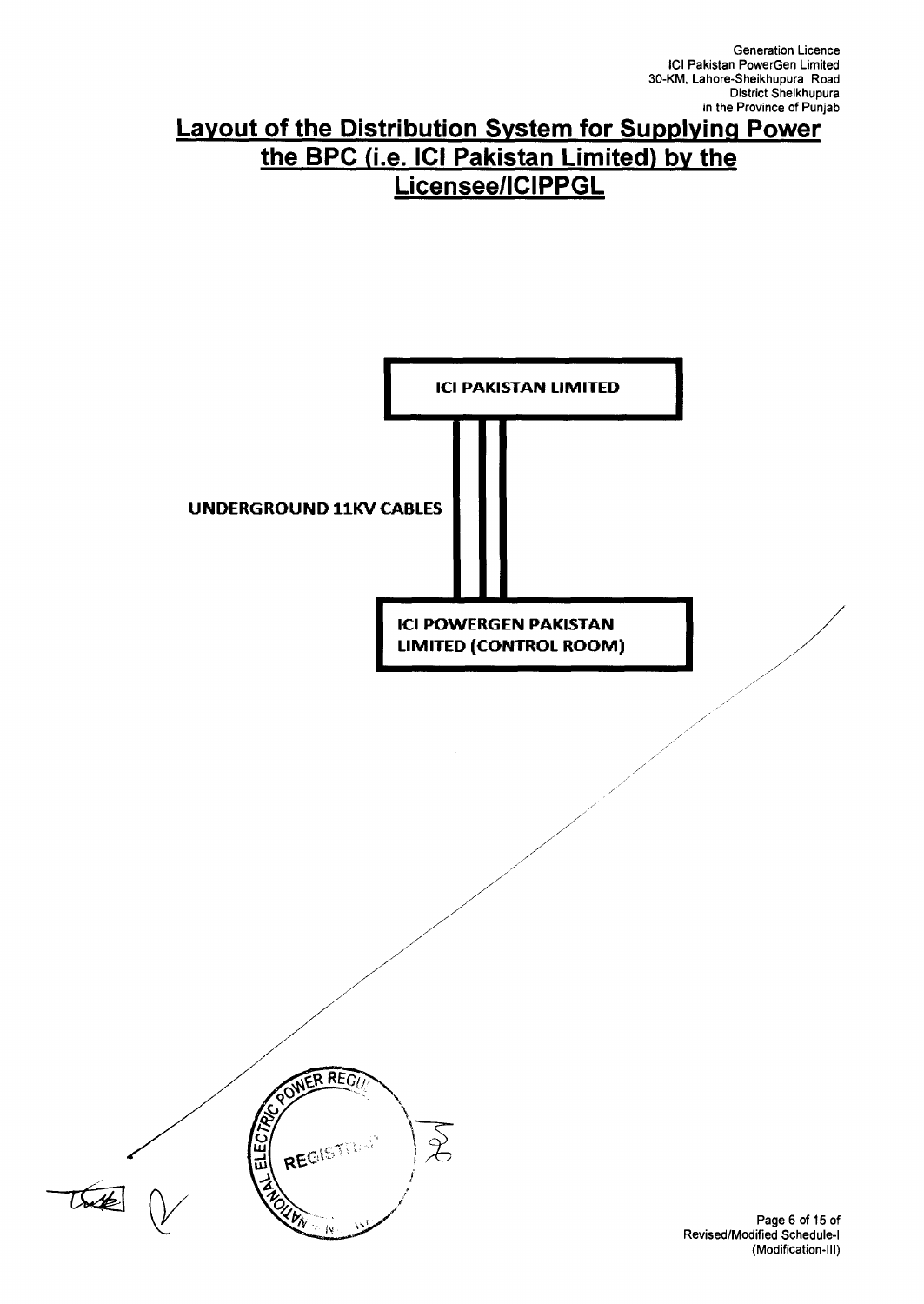# **Layout of the Distribution System for Supplying Power the BPC (i.e. Nutrico Morinaga (Pvt.) Limited by the Licensee/ICIPPGL**







Page 7 of 15 of Revised/Modified Schedule-I (Modification-III)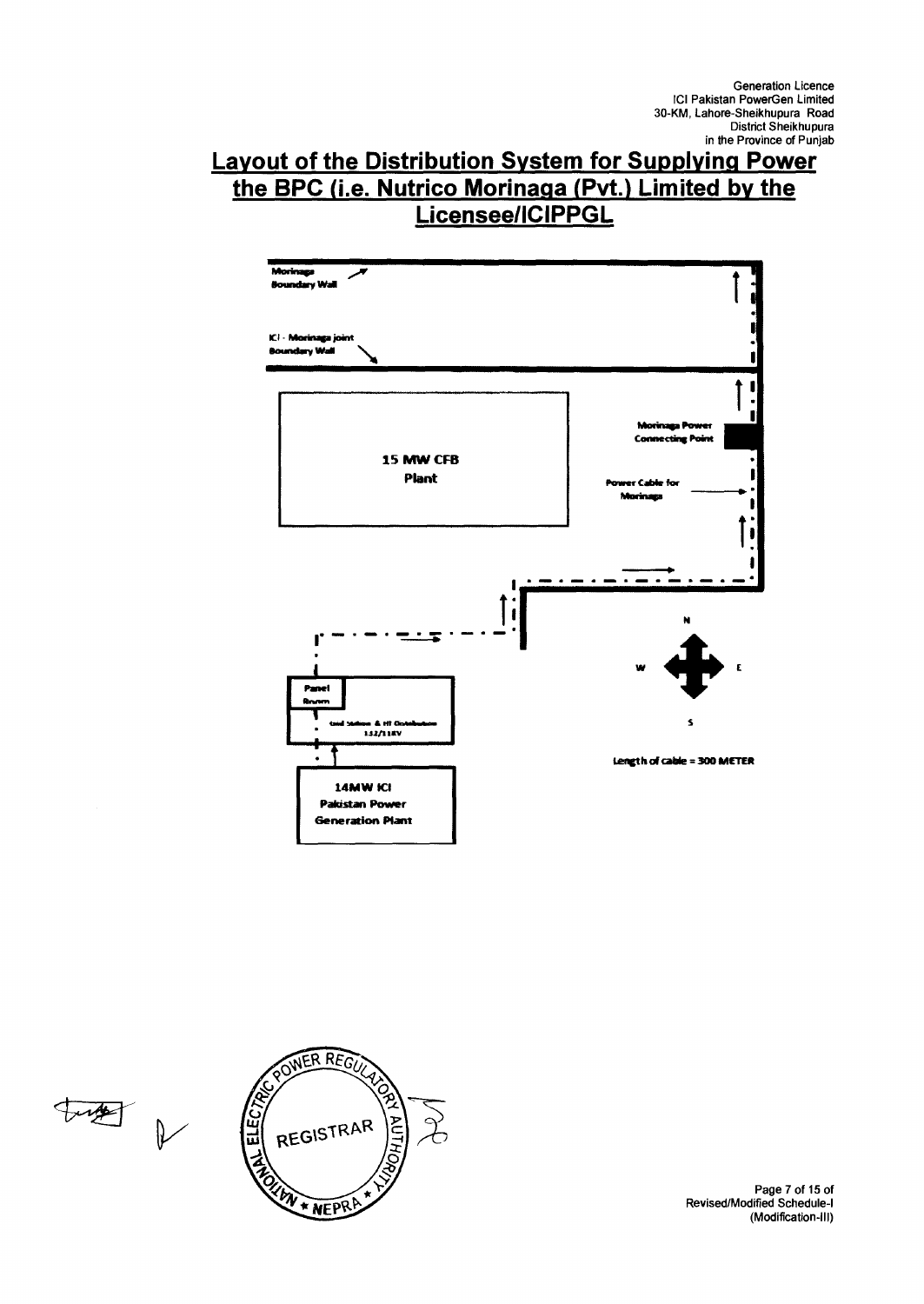# **Interconnection/Transmission Scheme for dispersal of power from the Licensee/ ICIPPGL to the BPCs**

**The power generated by the Licensee/ICIPPGL from its thermal power generation facility, shall be dispersed to the BPCs. The detail pertaining to the BPCs and distribution system is explained in this Schedule.** 

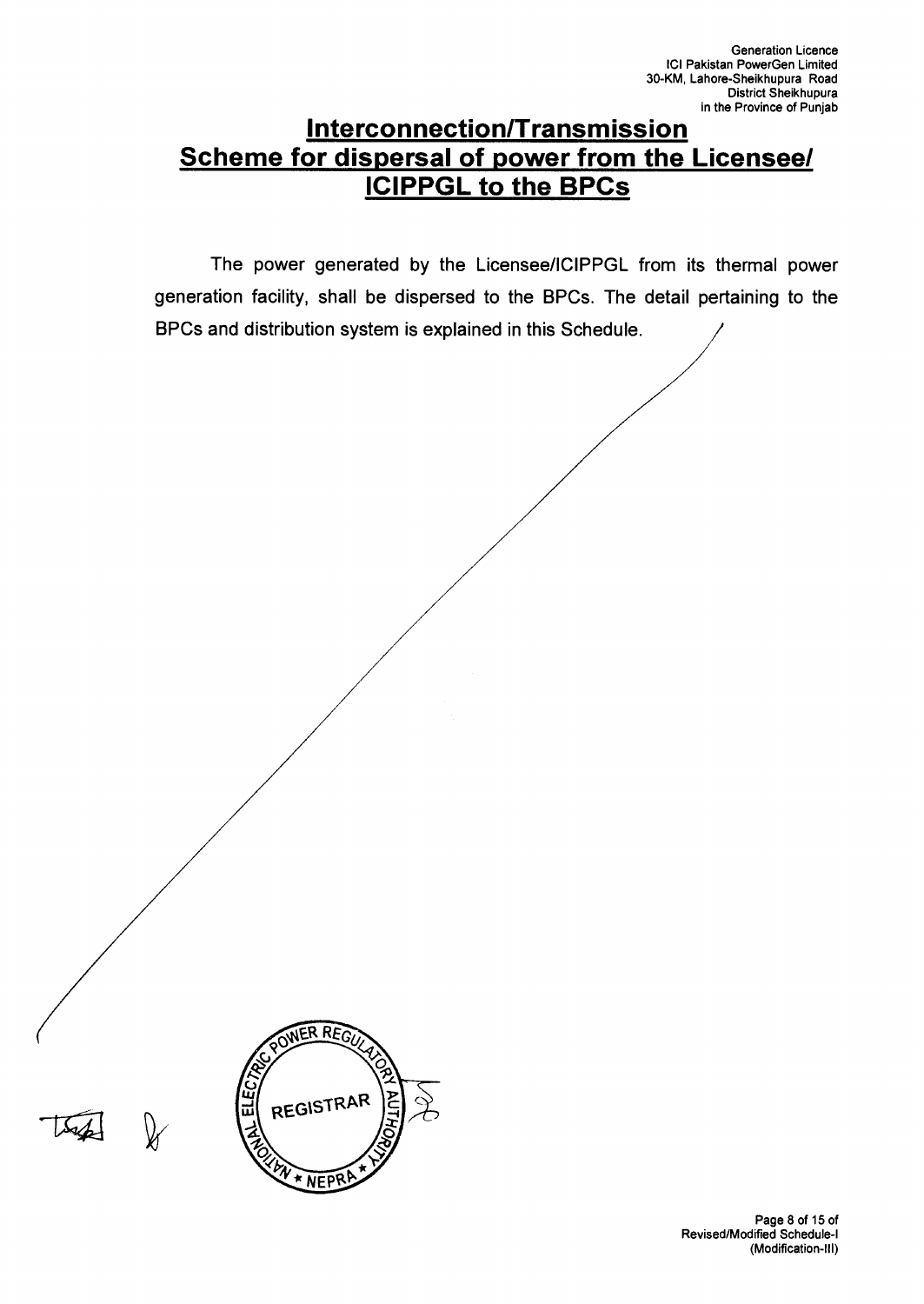## **Details of the Generation Facility/Power Plant the Licensee/ ICI Pakistan PowerGen Limited**

# **(A). General Information**

| (i).      | Name of<br>Company/<br>Licensee                         | <b>ICI Pakistan PowerGen Limited-ICIPPGL</b>                             |
|-----------|---------------------------------------------------------|--------------------------------------------------------------------------|
| (ii).     | Registered<br>/Business Office                          | ICI House, 5 West Wharf, Karachi-74000.                                  |
| $(iii)$ . | Location<br>of<br>Generation<br>Facility/Power<br>Plant | 30-KM, Lahore-Sheikhupura Road, Sheikhupura<br>in the Province of Punjab |

# **(B). Plant Configuration**

**ASSECT** 

|           |           | (i).                                                                                                                        | Installed Capacity of<br>the Generation<br><b>Facility/Power Plant</b>                                                                                         | 14.00 MW            |                                                                 |                                                                             |  |
|-----------|-----------|-----------------------------------------------------------------------------------------------------------------------------|----------------------------------------------------------------------------------------------------------------------------------------------------------------|---------------------|-----------------------------------------------------------------|-----------------------------------------------------------------------------|--|
|           |           | (ii).                                                                                                                       | <b>Type of Technology</b>                                                                                                                                      | Diesel Engine (DE)  |                                                                 |                                                                             |  |
|           |           |                                                                                                                             |                                                                                                                                                                | Unit No.            | <b>Unit No. 1-5</b>                                             | Unit No. 6-7                                                                |  |
|           |           | $(iii)$ .                                                                                                                   | Units/Size/Make &<br>Model                                                                                                                                     | Capacity (MW)       | 2.00 MW                                                         | 2.00 MW                                                                     |  |
|           |           |                                                                                                                             |                                                                                                                                                                | Make/Model          | Daihatsu, 8DL-<br>32                                            | Daihatsu, 8DL-<br>32                                                        |  |
|           |           |                                                                                                                             | Commercial<br><b>Operation Date-</b><br>COD (of each Unit)                                                                                                     | Unit No.            | <b>Unit No. 1-5</b>                                             | <b>Unit No. 6-7</b>                                                         |  |
|           |           | (iv).                                                                                                                       |                                                                                                                                                                | <b>COD</b>          | <b>July 1993</b>                                                | August 1996                                                                 |  |
|           |           | $(v)$ .<br>Z<br><b>AUTH</b>                                                                                                 | <b>Expected Useful</b><br>Life of each Unit of<br>the Generation<br><b>Facility/Power Plant</b><br>from COD<br><b>Remaining Useful</b><br>Life of each Unit of | Unit No.            | <b>Expected Useful Life from COD</b>                            |                                                                             |  |
|           |           |                                                                                                                             |                                                                                                                                                                | <b>Unit No. 1-5</b> | 21                                                              |                                                                             |  |
|           |           |                                                                                                                             |                                                                                                                                                                | Unit No. 6-7        | 21                                                              |                                                                             |  |
|           | REGISTRAR |                                                                                                                             |                                                                                                                                                                | Unit No.            | <b>Expected Useful Life from grant</b><br>of Generation Licence |                                                                             |  |
| REGISTRAR | vi).      | the Generation<br><b>Facility/Power Plant</b><br>at the time of grant<br>of Generation<br>Licence dated<br>August 27, 2001. | <b>Unit No. 1-5</b>                                                                                                                                            | 13                  |                                                                 |                                                                             |  |
|           |           |                                                                                                                             | Unit No. 6-7                                                                                                                                                   |                     | 16                                                              |                                                                             |  |
|           |           |                                                                                                                             |                                                                                                                                                                |                     |                                                                 | Page 9 of 15 of<br><b>Revised/Modified Schedule-I</b><br>(Modification-III) |  |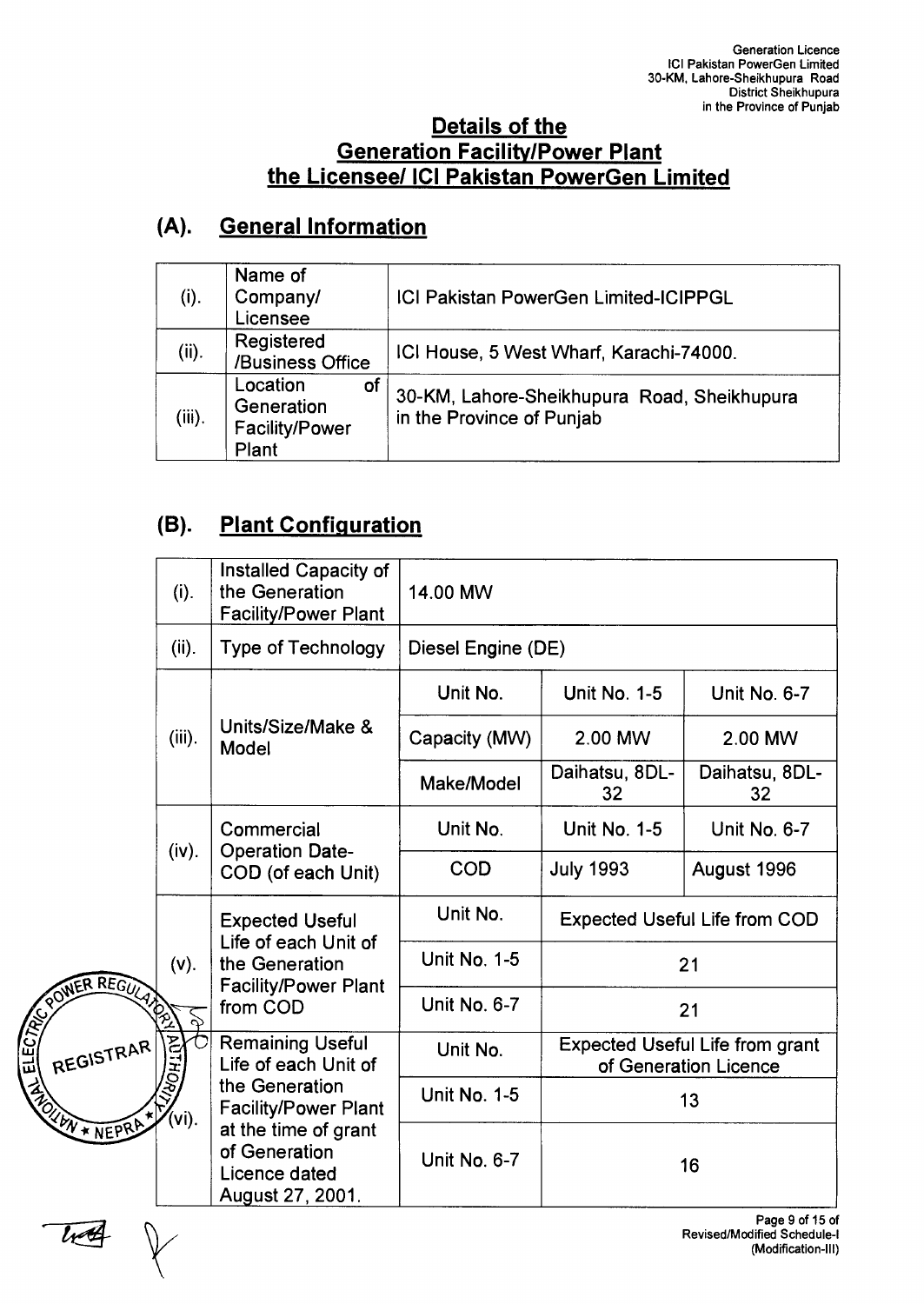|           |                                                                                               |                     | in the Province of Punjab                                                              |
|-----------|-----------------------------------------------------------------------------------------------|---------------------|----------------------------------------------------------------------------------------|
|           | <b>Remaining Useful</b><br>Life of each Unit of                                               | Unit No.            | Remaining Useful Life at the time<br>of issuance of Modification-I                     |
| $(vii)$ . | the Generation<br><b>Facility/Power Plant</b>                                                 | <b>Unit No. 1-5</b> | 06                                                                                     |
|           | at the time of<br>issuance of<br><b>Modification-I dated</b><br>August 15, 2008               | <b>Unit No. 6-7</b> | 11                                                                                     |
|           | Remaining Useful<br>Life of each Unit of                                                      | Unit No.            | <b>Remaining Useful Life</b>                                                           |
| (viii)    | Generation<br>the<br>Facility/Power Plant<br>the time<br><b>of</b><br>at a                    | <b>Unit No. 1-5</b> | 10 Years<br>(Unit $1 \sim 5$ have been overhauled<br>extensively from $2013 \sim 15$ ) |
|           | issuance of<br>this<br>Modification-II dated<br>September 14, 2015                            | Unit No. 6-7        | 15 Years<br>(Unit $6 \sim 7$ have been overhauled<br>extensively from $2013 \sim 15$ ) |
|           | Remaining Useful<br>Life of each Unit of                                                      | Unit No.            | <b>Remaining Useful Life</b>                                                           |
| (ix).     | the Generation<br>Facility/Power Plant                                                        | <b>Unit No. 1-5</b> | 07 Years                                                                               |
|           | the<br>time<br>at<br><b>of</b><br>issuance of<br>this<br>Modification dated<br>May $\_, 2018$ | Unit No. 6-7        | <b>12 Years</b>                                                                        |

# **(C). Fuel Details**

| (i).      | <b>Primary Fuel</b>                                                       | Heavy Furnace Oil (HFO)                                                                                           |
|-----------|---------------------------------------------------------------------------|-------------------------------------------------------------------------------------------------------------------|
| (ii).     | <b>Alternative Fuel</b>                                                   | <b>HFO</b>                                                                                                        |
| $(iii)$ . | Fuel Source for<br>each of the<br>above (i.e.<br>Imported/<br>Indigenous) | Imported/Indigenous                                                                                               |
| (iv).     | <b>Fuel Supplier</b><br>for each of the<br>above                          | PSO/Shell/Caltex/Total/Any other OMC                                                                              |
| $(v)$ .   | <b>Fuel Supply</b><br>Arrangement                                         | Road/Tankers                                                                                                      |
| $(vi)$ .  | No of Storage<br>Tanks                                                    | 02                                                                                                                |
| $(vii)$ . | Storage<br>Capacity<br>of<br>each Tank                                    | POWER REGULARD<br>650 Tons                                                                                        |
|           |                                                                           | ELEC<br>REGISTRAR<br>Page 10 of 15 of<br><b>ROUN + NEPRA</b><br>Revised/Modified Schedule-I<br>(Modification-III) |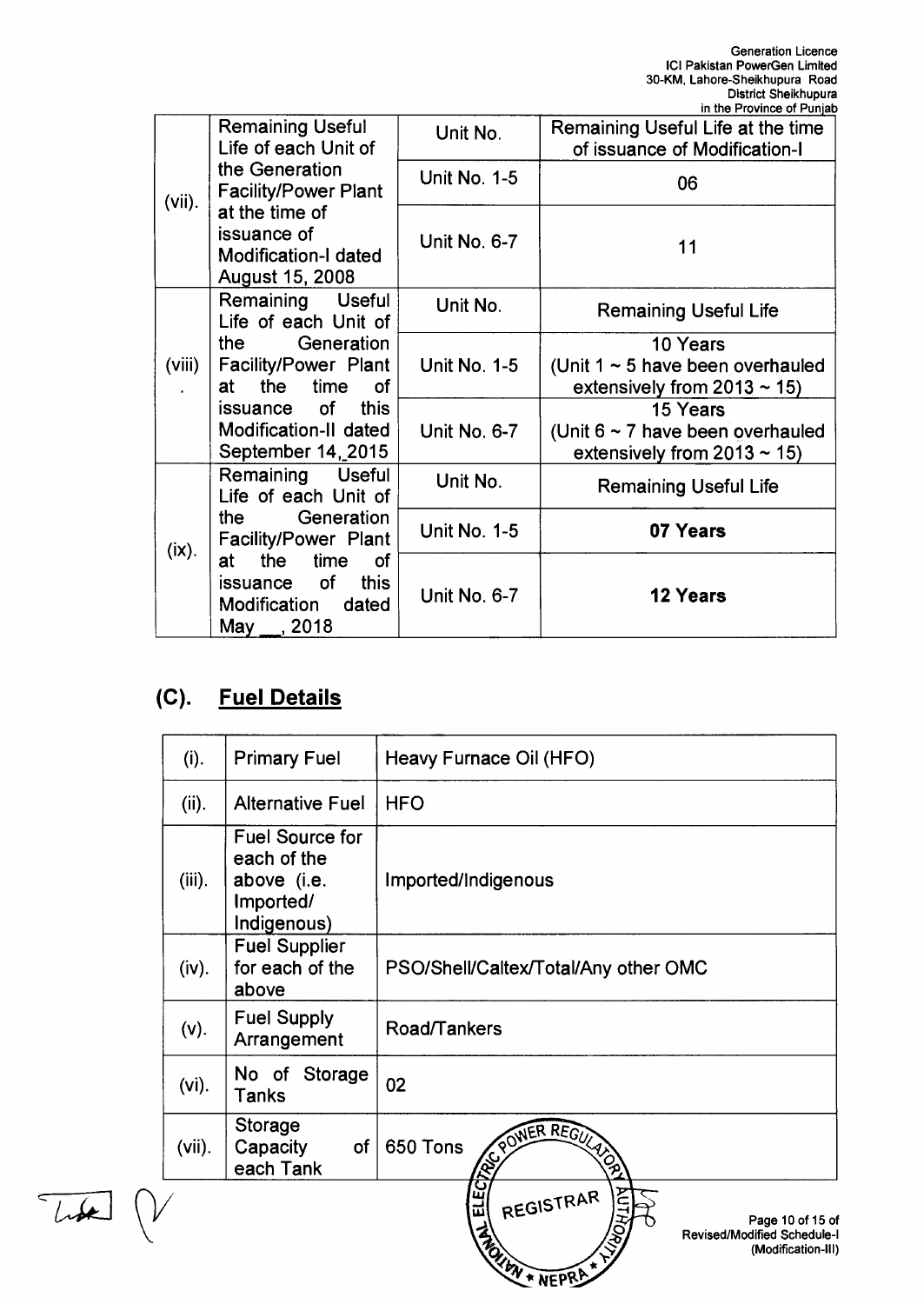| $\vert$ (viii). Gross Storage   1300 Tons |  |
|-------------------------------------------|--|
|                                           |  |

# **(D). Emission Values**

|        |                 | <b>HFO</b>                |
|--------|-----------------|---------------------------|
| (i).   | SO <sub>x</sub> | 120 p.p.m                 |
| (ii).  | NO <sub>x</sub> | 500 p.p.m                 |
| (iii). | CO <sub>2</sub> | 4.10%<br>$\sim$           |
| (iv).  | $PM_{10}$       | The Car<br>$\blacksquare$ |

## **(E). Cooling System**

| ψ٠ | <b>Cooling Water</b><br>Source/Cycle | Tube Well |
|----|--------------------------------------|-----------|
|    |                                      |           |

## **Plant Characteristics**

|           |                                                                                  | Diesel Engines (Unit. No. 1-7) |
|-----------|----------------------------------------------------------------------------------|--------------------------------|
| (i).      | <b>Generation Voltage</b>                                                        | <b>11KV</b>                    |
| (ii).     | Frequency                                                                        | 50Hz                           |
| $(iii)$ . | <b>Power Factor</b>                                                              | 0.85 Lagging                   |
| (iv).     | <b>Automatic Generation Control</b><br>(AGC)                                     | Yes                            |
| (v).      | <b>Ramping Rate</b>                                                              | 3.0 % per Second               |
| $(vi)$ .  | Time required to Synchronize<br>to Grid and loading the<br>complex to full load. | N/A                            |

that V

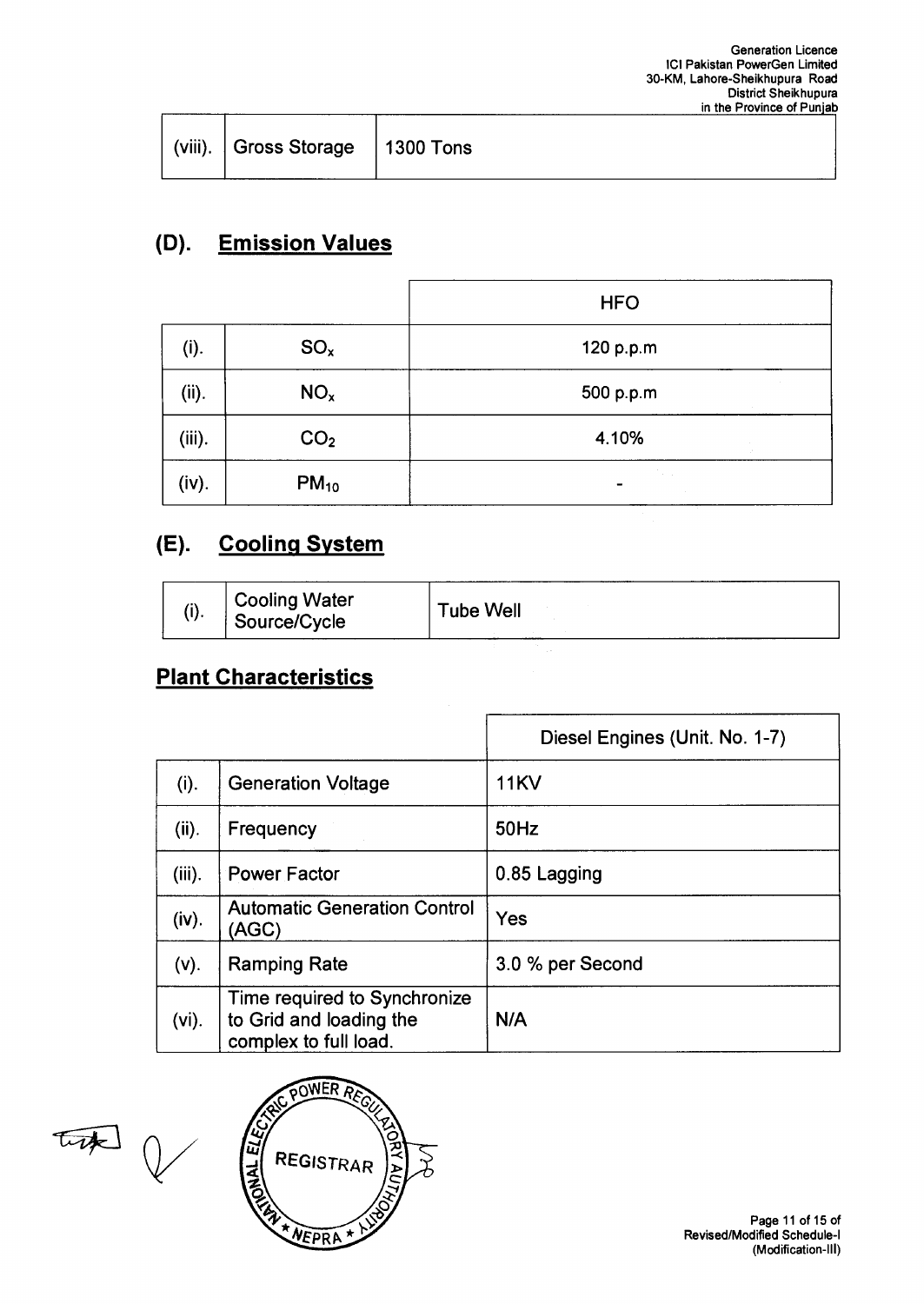## **Information pertaining to the BPC (i.e. ICI Pakistan Limited) of the Licensee/ICIPPGL**

|           |                                      | Location of the consumer            | 30-KM, Lahore-Sheikhupura Road,              |  |
|-----------|--------------------------------------|-------------------------------------|----------------------------------------------|--|
| (i).      | (distance and/or identity of         |                                     | Sheikhupura,                                 |  |
|           | premises)                            |                                     | in the Province of Punjab                    |  |
|           |                                      | <b>Contracted Capacity and Load</b> | 7.00 MW/Variable                             |  |
| (ii).     |                                      | <b>Factor of Consumer</b>           |                                              |  |
|           |                                      | <b>Specify Whether</b>              |                                              |  |
|           |                                      | The consumer is                     | Yes, the consumer is Associate               |  |
|           |                                      | Associate undertaking               | undertakings of the ICIPPGL with common      |  |
|           | $(a)$ .                              | of the ICIPPGL-If yes,              | Directorship. The percentage ownership of    |  |
|           |                                      | specify percentage                  | equity is 100%                               |  |
| $(iii)$ . |                                      | ownership of equity;                |                                              |  |
|           | (b).                                 | There are common                    | Yes                                          |  |
|           |                                      | directorships                       |                                              |  |
|           | $(c)$ .                              | Either can exercise                 |                                              |  |
|           |                                      | influence or control                | Yes                                          |  |
|           |                                      | over the other.                     |                                              |  |
|           | <b>Specify Nature of Contractual</b> |                                     |                                              |  |
|           |                                      | Relationship.                       |                                              |  |
|           | $(a)$ .                              | Between consumer                    | Buyer and Seller (Firm supply of electricity |  |
| (iv).     |                                      | and ICIPPGL.                        | to the consumer on continuous basis).        |  |
|           | (b).                                 | <b>Consumer and host</b>            | Yes. Consumer has B-4 connection of          |  |
|           |                                      | DISCO.                              | LESCO (with sanctioned load of 7.00 MW)      |  |
|           | Any Other Network                    |                                     |                                              |  |
|           |                                      | <b>Information deemed Relevant</b>  | N/A                                          |  |
| $(v)$ .   |                                      | to disclosure to or                 |                                              |  |
|           |                                      | consideration by NEPRA.             |                                              |  |

Tutt Q



Page 12 of 15 of Revised/Modified Schedule-I (Modification-III)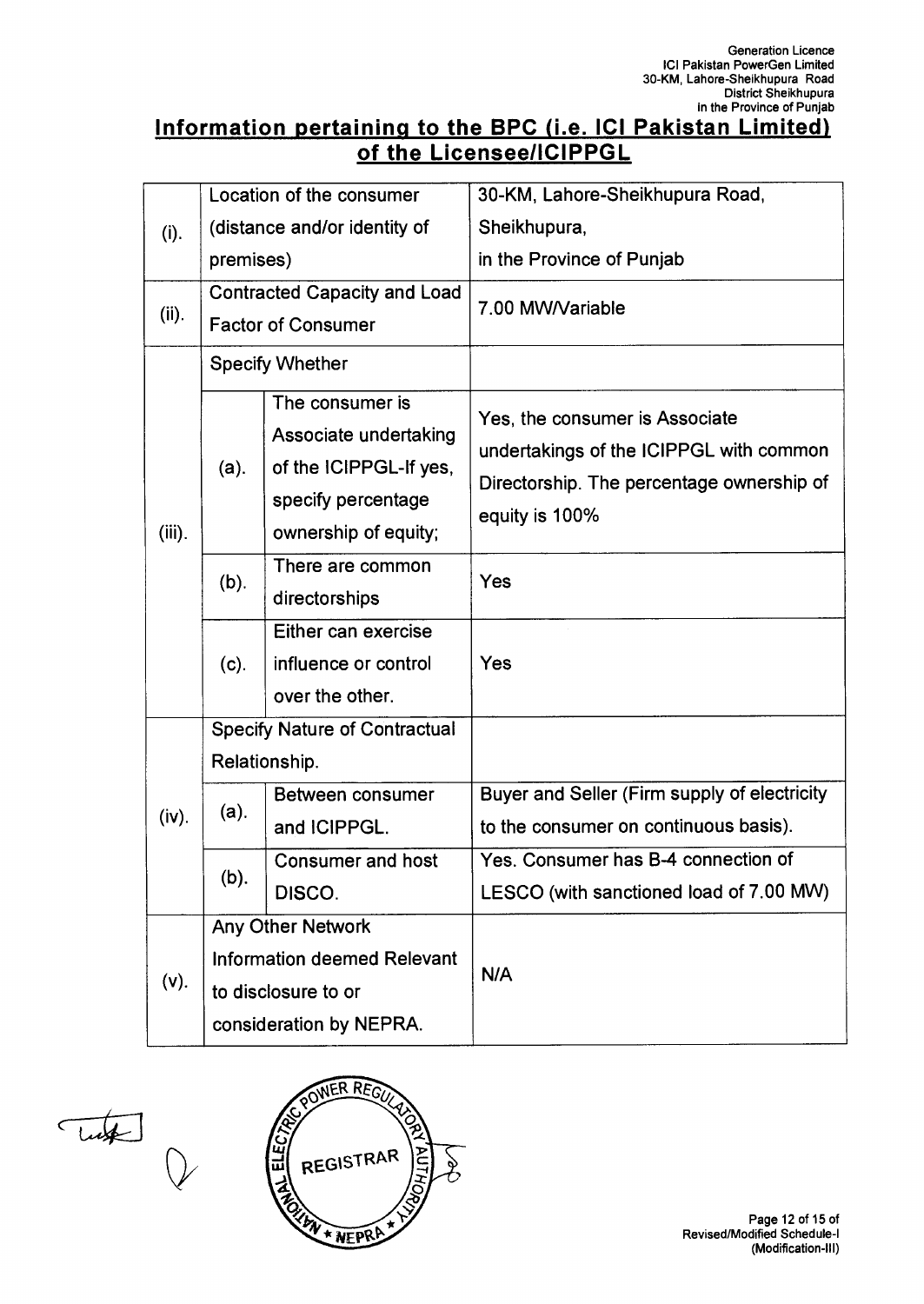## **Information Regarding Distribution Network for Supply of Power to the BPC (i.e. ICI Pakistan Limited) of the Licensee/ICIPPGL**

|           |              |                                                                                                                                          | Three (03) underground                                                             |       |       |
|-----------|--------------|------------------------------------------------------------------------------------------------------------------------------------------|------------------------------------------------------------------------------------|-------|-------|
| (i).      |              | No. of Feeder(s)                                                                                                                         | Feeder(s)                                                                          |       |       |
| (ii).     |              | Length of Each Feeder                                                                                                                    | $F-1$                                                                              | $F-2$ | $F-3$ |
|           |              |                                                                                                                                          | 200M,                                                                              | 200M  | 50M   |
| $(iii)$ . |              | In respect of all the Feeders, describe the<br>property (streets, farms, Agriculture land<br>etc.) through under or over which they pass | Owned ICIPPGL,<br>No, the Feeder(s) do not                                         |       |       |
|           |              | right up to the premises of customers,<br>whether they cross over or pass near the<br>DISCO's lines.                                     | cross any LESCO lines.                                                             |       |       |
|           |              | Whether owned by ICIPPGL, Consumer or<br>DISCO (deal with each Feeder Separately)                                                        |                                                                                    |       |       |
| (iv).     | (a).         | If owned by DISCO, please furnish<br>contractual<br>particulars<br>of<br>arrangement.                                                    | Owned by ICIPPGL                                                                   |       |       |
|           | (b).         | Maintenance<br>Operation<br>and<br>responsibility for each Feeder.                                                                       | <b>Operation and Maintenance</b><br>of Feeder is the responsibility<br>of ICIPPGL. |       |       |
| (v).      |              | Whether connection with network of DISCO<br>exists (whether active or not), if yes, provide<br>details of connection arrangements (both  | Yes, LESCO connection (with<br>sanctioned load 7.00 MW) is                         |       |       |
|           |              | technical and contractual).                                                                                                              | kept as backup system only.                                                        |       |       |
| $(vi)$ .  | <b>NEPRA</b> | Any other network information<br>deemed<br>relevant for disclosure to or consideration by                                                | N/A                                                                                |       |       |



 $\overline{L}$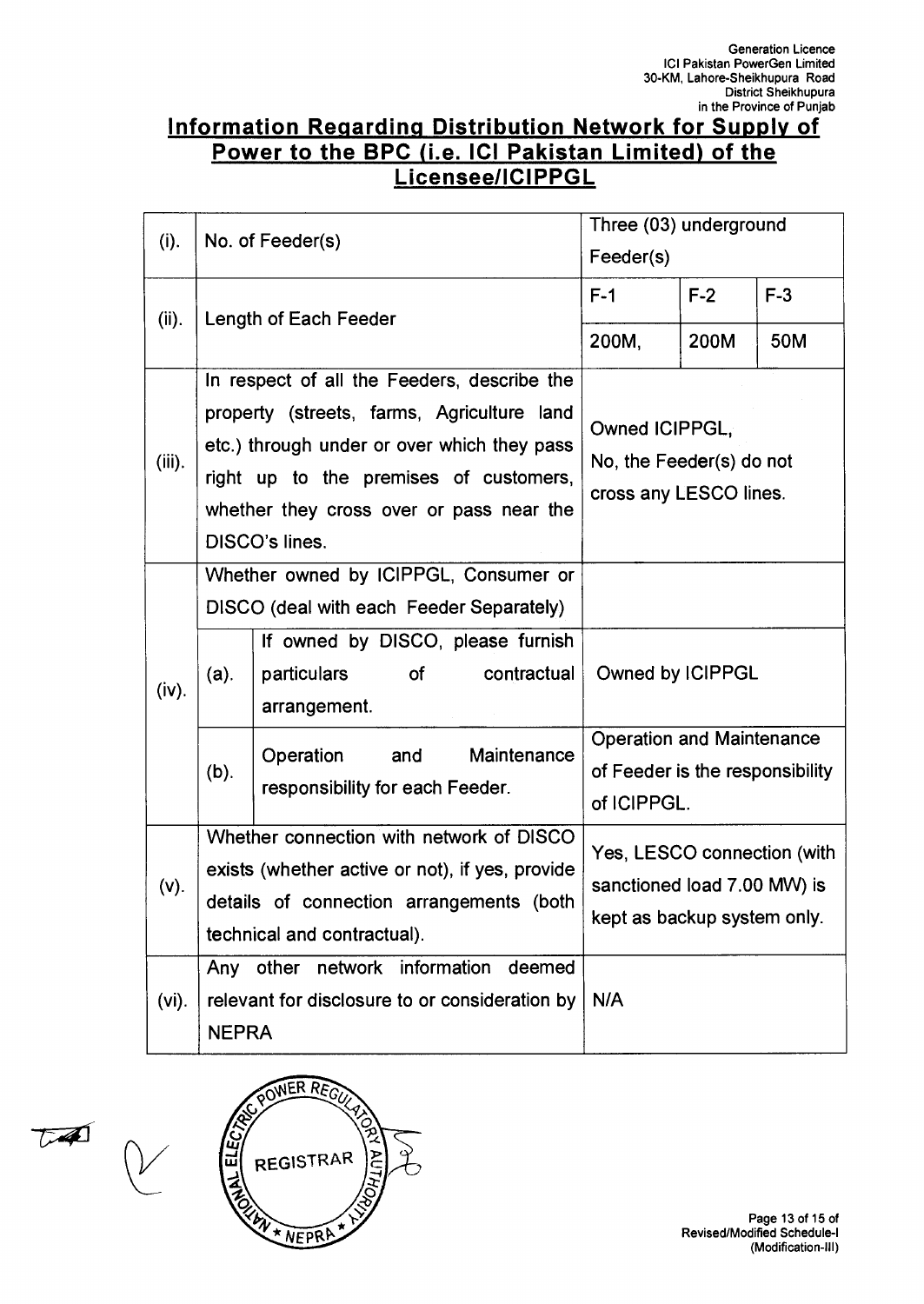## **Information Pertaining to the BPC (i.e. Nutrico Morinaga (Pvt.) Limited) of the Licensee/ICIPPGL**

|           | Location                           | of<br>the<br>consumers           |                                                                                                |  |
|-----------|------------------------------------|----------------------------------|------------------------------------------------------------------------------------------------|--|
| (i).      | and/or identity<br>(distance<br>0f |                                  | 30<br>KM.<br>Lahore-Sheikhupura<br>Road,<br>Sheikhupura. (i.e. Adjacent to<br>the              |  |
|           | premises)                          |                                  | Generation Facility of the ICIPPGL)                                                            |  |
|           |                                    | Contracted Capacity and Load     |                                                                                                |  |
| (ii).     |                                    | <b>Factor of Consumer</b>        | 5.00 MW/ Variable                                                                              |  |
|           |                                    |                                  |                                                                                                |  |
|           |                                    | <b>Specify Whether</b>           |                                                                                                |  |
|           |                                    | The<br><b>BPC</b><br>is<br>an    |                                                                                                |  |
|           |                                    | associate undertaking of         |                                                                                                |  |
|           | $(a)$ .                            | <b>ICIPPGL-If</b><br>the<br>yes, | Associate<br>Yes,<br>the<br>is<br>consumer<br><b>ICIPPGL</b><br>undertakings<br>of the<br>with |  |
|           |                                    | specify<br>percentage            | common Directorship                                                                            |  |
| $(iii)$ . |                                    | ownership of equity;             |                                                                                                |  |
|           |                                    | <b>There</b><br>are<br>common    |                                                                                                |  |
|           | (b).                               | directorships                    | Yes                                                                                            |  |
|           |                                    | Either<br>exercise<br>can        |                                                                                                |  |
|           | (c).                               |                                  |                                                                                                |  |
|           |                                    | influence or control over        | Yes                                                                                            |  |
|           |                                    | the other.                       |                                                                                                |  |
|           |                                    | Specify nature of contractual    |                                                                                                |  |
|           | relationship.                      |                                  |                                                                                                |  |
|           | $(a)$ .                            | Between consumer and             | Seller<br>of<br>and<br>(Firm<br><b>Buyer</b><br>supply                                         |  |
| (iv).     |                                    | <b>ICIPPGL.</b>                  | the<br>electricity<br>to<br>will<br>consumer<br>be<br>supplied on continuous basis).           |  |
|           |                                    | host<br>Consumer<br>and          |                                                                                                |  |
|           | (b).<br>DISCO.                     |                                  | N/A                                                                                            |  |
|           |                                    | Any other network Information    |                                                                                                |  |
| (v).      | deemed relevant to disclosure      |                                  | N/A                                                                                            |  |
|           | to or consideration by NEPRA.      |                                  |                                                                                                |  |

 $\chi$ 

OWER REGU **ANGREE** ONA ELECTRIC Z REGISTRAR **BN \* NEPRA**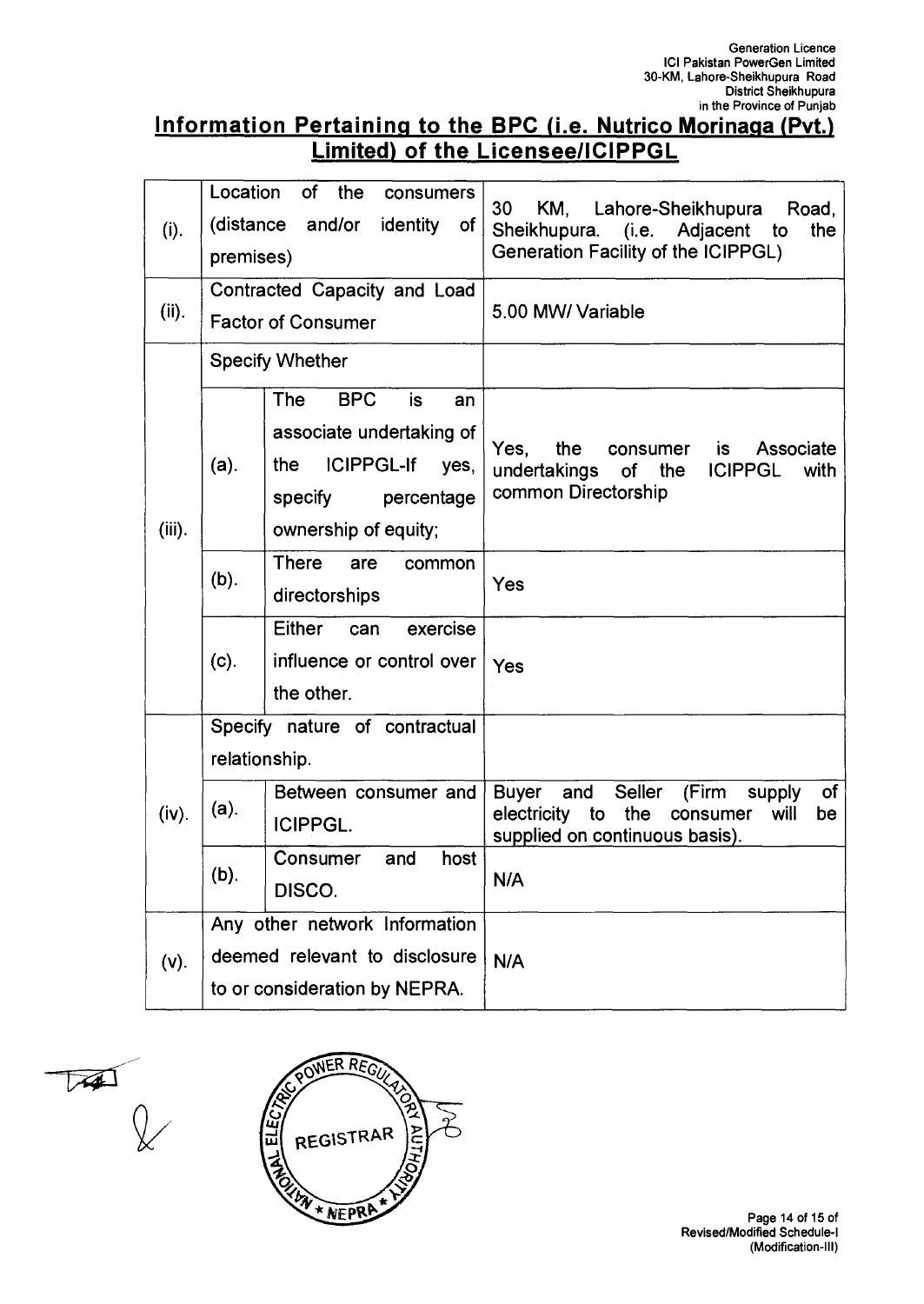## **Information Regarding Distribution Network for Supply of Power to the BPC (i.e. Nutrico Morinaga (Pvt.) Limited) of the Licensee/ICIPPGL**

| (i).      | No. of Feeder(s)                                                                                                                                                                                                                                 |                                                                                                                                                                                              | One (01) Overhead Feeder                                             |
|-----------|--------------------------------------------------------------------------------------------------------------------------------------------------------------------------------------------------------------------------------------------------|----------------------------------------------------------------------------------------------------------------------------------------------------------------------------------------------|----------------------------------------------------------------------|
| (ii).     | Length of Each Feeder                                                                                                                                                                                                                            |                                                                                                                                                                                              | Owned ICIPPGL,<br>No, the Feeder(s) do not<br>cross any LESCO lines. |
| $(iii)$ . | In respect of all the Feeders, describe the<br>property (streets, farms, Agriculture land etc.)<br>through under or over which they pass right<br>up to the premises of customers, whether<br>they cross over or pass near the DISCO's<br>lines. |                                                                                                                                                                                              | Owned by ICIPPGL                                                     |
| (iv).     | $(a)$ .                                                                                                                                                                                                                                          | Whether owned by ICIPPGL, Consumer or<br>DISCO (deal with each Feeder Separately)<br>Operation and Maintenance of Feeder<br>is the responsibility of ICIPPGL.<br>Yes, LESCO connection (with | Owned by ICIPPGL<br><b>Operation and Maintenance</b>                 |
|           | $(b)$ .                                                                                                                                                                                                                                          | sanctioned load 7.00 MW) is kept as<br>backup system only.                                                                                                                                   | of Feeder is the<br>responsibility of ICIPPGL.                       |
| $(v)$ .   | Whether connection with network of DISCO<br>exists (whether active or not), if yes, provide<br>details of connection arrangements (both<br>technical and contractual)                                                                            |                                                                                                                                                                                              | N/A                                                                  |
| $(vi)$ .  | network information<br>Any other<br>deemed<br>relevant for disclosure to or consideration by<br><b>NEPRA</b>                                                                                                                                     |                                                                                                                                                                                              | N/A                                                                  |

the P

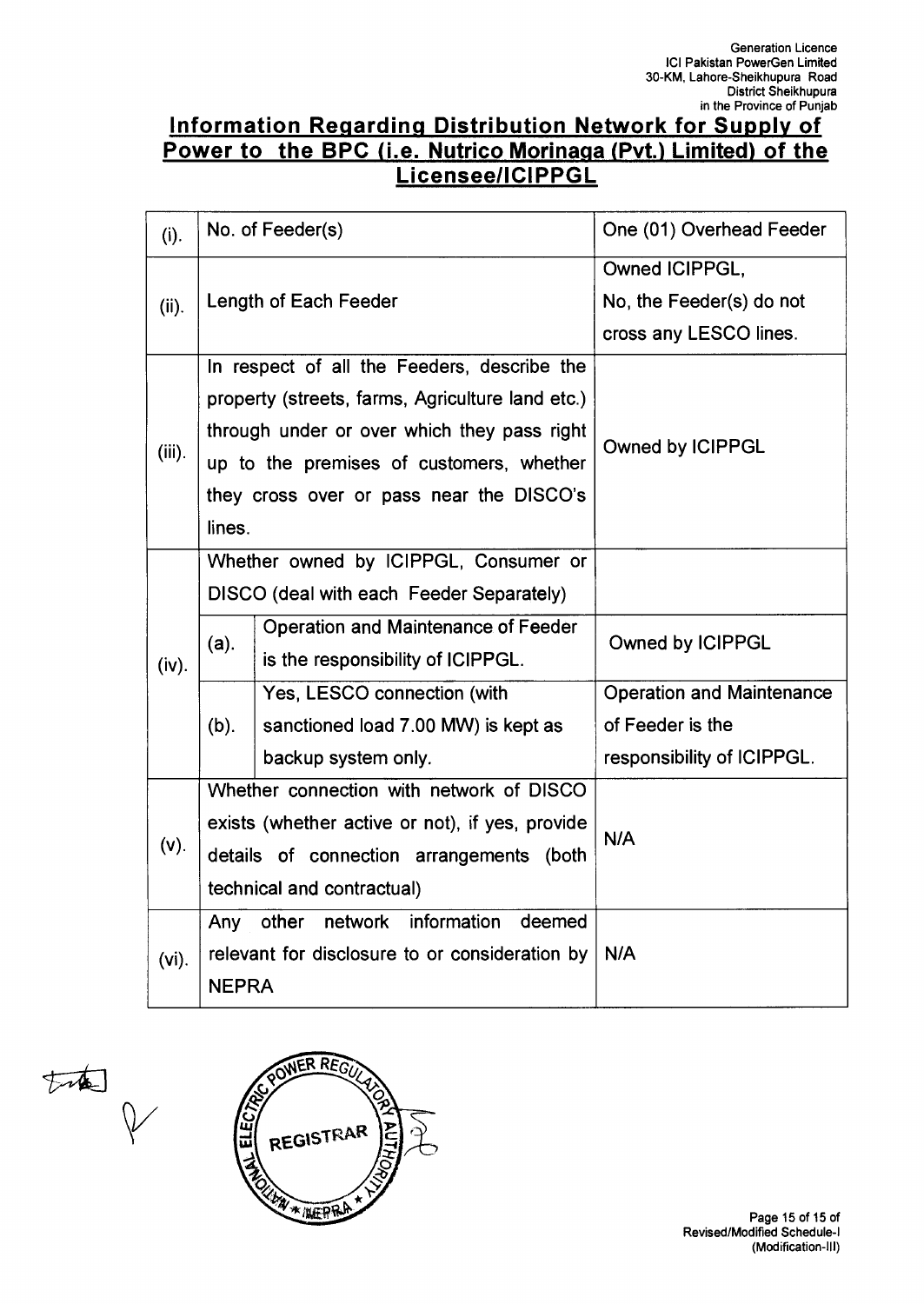## **SCHEDULE-II Revised/Modification to Modification-Ill**

The Installed Capacity/ISO Capacity (MW), De-Rated Capacity at Mean Site Conditions (MW), Auxiliary Consumption (MW) and the Net Capacity at Mean Site Conditions (MW) of Generation Facilities of Licensee is given in this Schedule.



Page 1 of 2 Revised/Modified Schedule-II Modification-III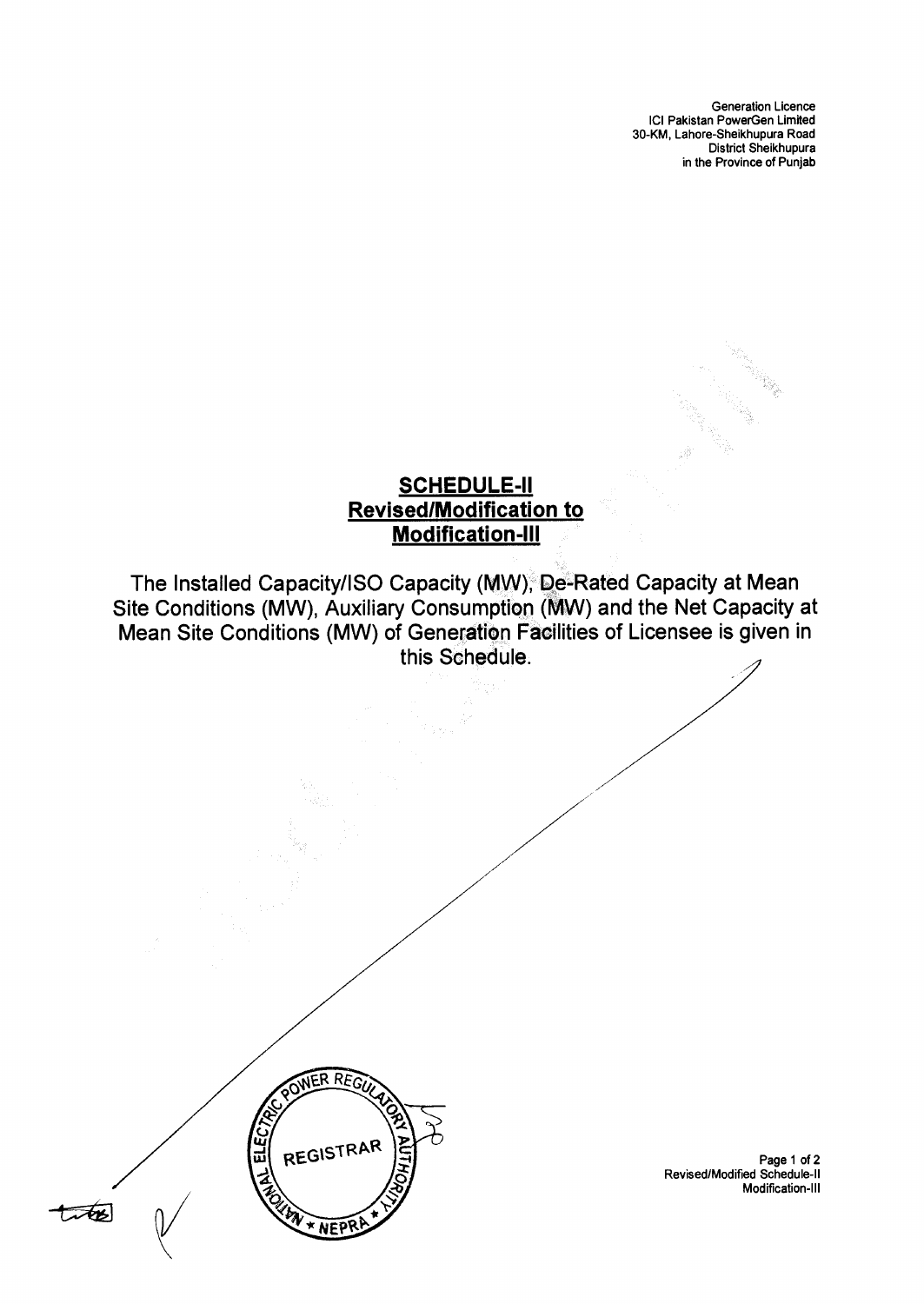# **SCHEDULE-II**

| (1). | <b>Total Installed Capacity of</b><br>the Generation Facility/Power Plant<br>(Gross ISO)        | 14.00 MW |
|------|-------------------------------------------------------------------------------------------------|----------|
| (2). | De-rated Capacity of the Generation<br><b>Facility/Power Plant</b><br>(at Mean Site Conditions) | 12.60 MW |
| (3). | <b>Auxiliary Consumption of the Generation</b><br><b>Facility/Power Plant</b>                   | 0.35 MW  |
| (4). | Net Capacity of the Generation<br><b>Facility/Power Plant</b><br>(at Mean Site Conditions)      | 12.25 MW |

### **NOTE**

**All the above figures are indicative as provided by the Licensee. The Net energy available to Power Purchaser(s) for dispatch will be determined through procedures contained in the Bi-lateral Power Purchase Agreement.** 

 $\frac{1}{2}$ 



Ç

Page 2 of 2 Revised/Modified Schedule-II Modification-III